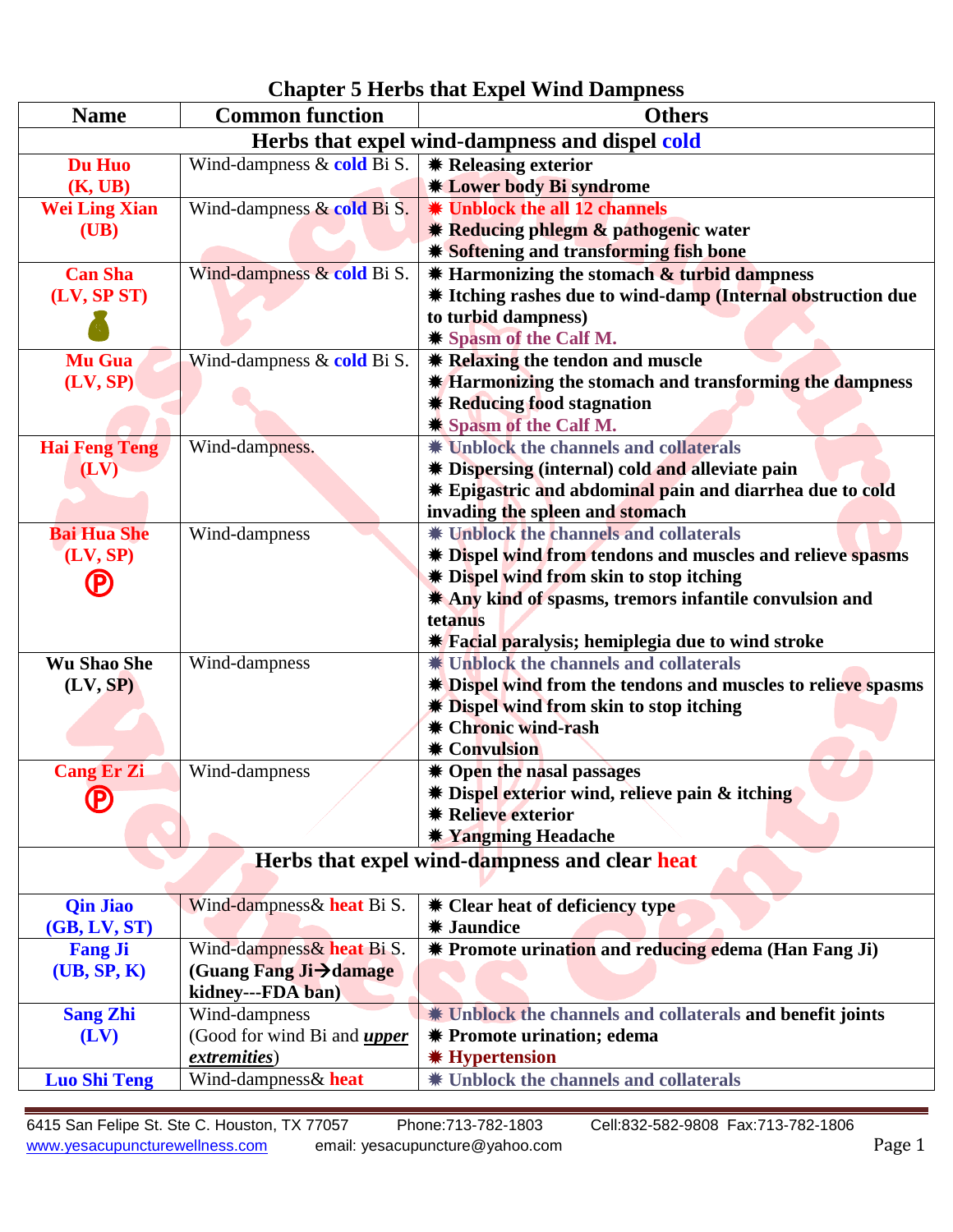| (LV, K)              | (Warm) Bi S.                     | * Cooling the blood and reducing swelling                         |
|----------------------|----------------------------------|-------------------------------------------------------------------|
|                      |                                  | <b><math>*</math> Swelling and sore throat due to heat</b>        |
|                      |                                  | * Abscess and other toxic sores                                   |
|                      |                                  | Herbs that expel wind-dampness and strengthen tendons and bones   |
|                      |                                  |                                                                   |
| <b>Wu Jia Pi</b>     | Wind-dampness $& \text{cold Bi}$ | <b>** Tonify kidney (essence) and liver (blood)</b>               |
| (LV, K)              |                                  | <b>* Transforming dampness and reducing swelling</b>              |
| <b>Sang Ji Sheng</b> | Wind-dampness & cold &           | <b>** Tonify kidney (essence) and liver (blood)</b>               |
| (LV,K)               | heat Bi                          | * Nourish blood and calm fetus (Deficiency) $\mathcal{S}$         |
| Wine                 |                                  | <b>** Hypertension</b>                                            |
|                      |                                  |                                                                   |
| <b>Xu Duan</b>       | Wind-dampness & cold Bi S        | <b>* Tonify liver and kidney (Tonify kidney yang),</b>            |
| (LV,K)               |                                  | strengthening the tendons and bones                               |
|                      |                                  | * Stop uterine bleeding to calm fetus $\mathscr{S}$               |
| <b>Wine</b>          |                                  | <b>* Invigorating blood circulation ; Qi and blood deficiency</b> |
|                      |                                  | <b>*</b> Trauma                                                   |
|                      |                                  | <b>* Pregnant women can use the herb; the herb will not cause</b> |
|                      |                                  | indigestion.                                                      |
| <b>Gou Ji</b>        | Wind-dampness & cold Bi S        | * Tonify liver and kidney to strengthening the tendons and        |
| (LV,K)               |                                  | bones                                                             |
|                      |                                  | <b>* Tonify Yang (Kidney Yang)</b>                                |

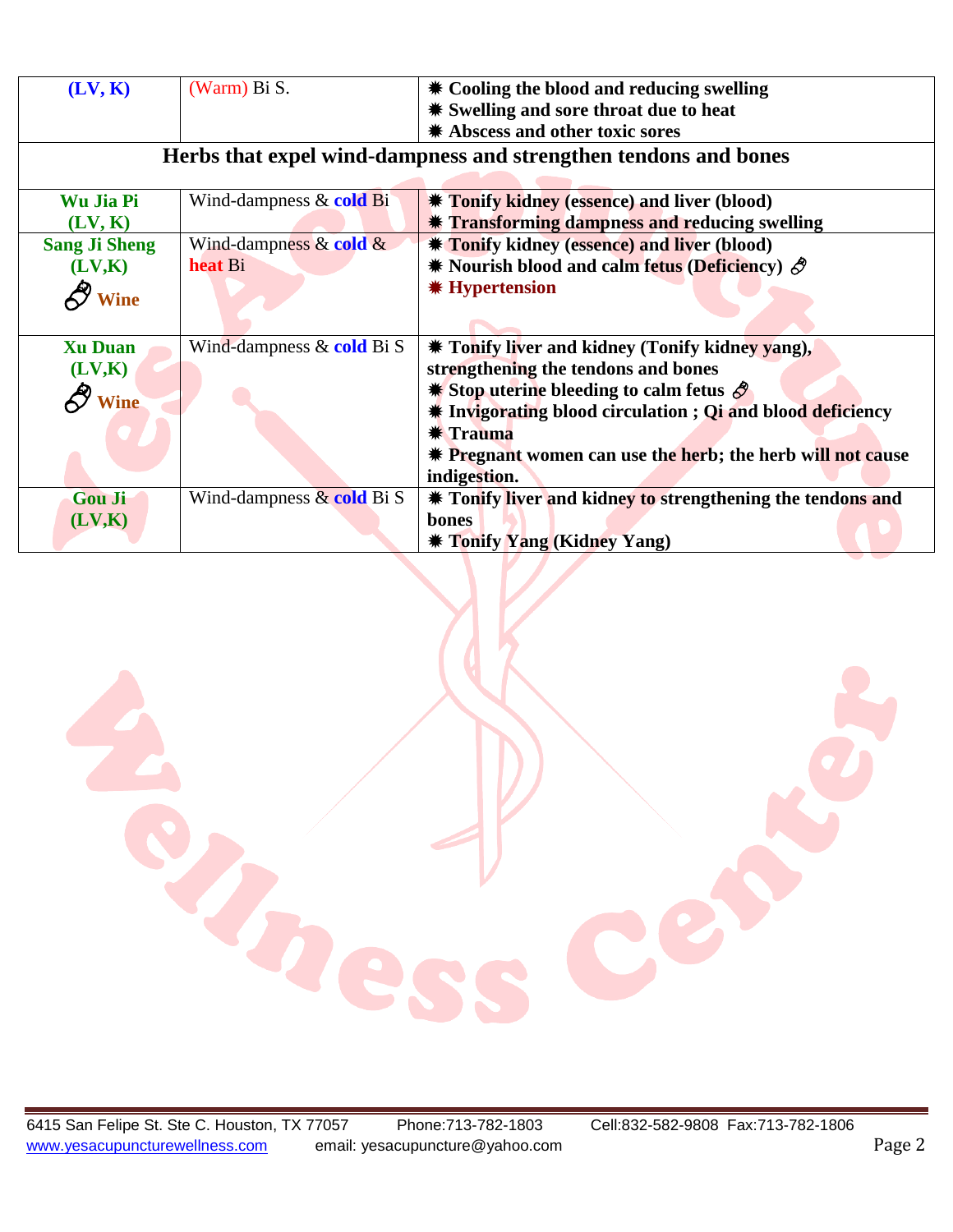| Chapter 6 Herbs that Aromatically Transform Dampness |                                                |                                                                |
|------------------------------------------------------|------------------------------------------------|----------------------------------------------------------------|
| <b>Name</b>                                          | <b>Common function</b>                         | <b>Others</b>                                                  |
| <b>Huo Xiang</b>                                     | <b>☀ Aromatically transform</b>                | <b>* Harmonize the middle-jiao and stop vomiting.</b>          |
| (LU, SP, ST)                                         | dampness from middle-jiao                      | <b>* Release the exterior and transform turbidity</b>          |
| Pei Lan                                              | and invigorate spleen                          | <b>* Release the exterior due to summer heat with dampness</b> |
| (SP, ST)                                             | <b>**</b> Release the exterior                 |                                                                |
|                                                      | <b>*</b> Early stage of damp-warm              |                                                                |
|                                                      | febrile disease                                |                                                                |
| <b>Cang Zhu</b>                                      | <b>*</b> Dryly transform dampness              | <b>* Expel wind-dampness</b>                                   |
| (SP, ST)                                             | and invigorate spleen                          | <b>* Clear dampness from the lower-jiao</b>                    |
|                                                      | <b>*Release</b> exterior                       | <b>* Release exterior due to wind-cold-dampness</b>            |
|                                                      |                                                | <b>** Treat night blindness</b>                                |
| <b>Hou Po</b>                                        | <b><math>*</math> Dryly transform dampness</b> | <b>** Relieve wheezing</b>                                     |
| (SP, ST LU, LI)                                      | <b>** Promote the Qi</b>                       |                                                                |
|                                                      | circulation or regulate Qi                     |                                                                |
| <b>Sha Ren</b>                                       | <b>*</b> Transform dampness                    | <b>** Warm the spleen to stop diarrhea</b>                     |
| (SP, ST, K)                                          | <b>*</b> Promote the Qi                        | <b>** Calm the fetus</b>                                       |
| 父                                                    | circulation or regulate Qi                     |                                                                |
| <b>Bai Dou Kou</b>                                   |                                                | <b>* Warm middle-jiao to stop vomiting</b>                     |
| (SP, ST, LU)                                         |                                                |                                                                |
| X                                                    |                                                |                                                                |
| <b>Cao Dou Kou</b>                                   | <b>☀ Dryly transform dampness</b>              | * Warm the middle-jiao and stop vomiting and diarrhea          |
| (SP, ST)                                             | <b>* Promote Qi circulation</b>                |                                                                |
| 父                                                    | or regulating Qi                               |                                                                |
| <b>Cao Guo</b>                                       |                                                | * Warm the middle-jiao                                         |
| (SP, ST)                                             |                                                | <b>*</b> Expel philegm and treating malaria                    |
| X                                                    |                                                |                                                                |

## **Chapter 6 Herbs that Aromatically Transform Dampness**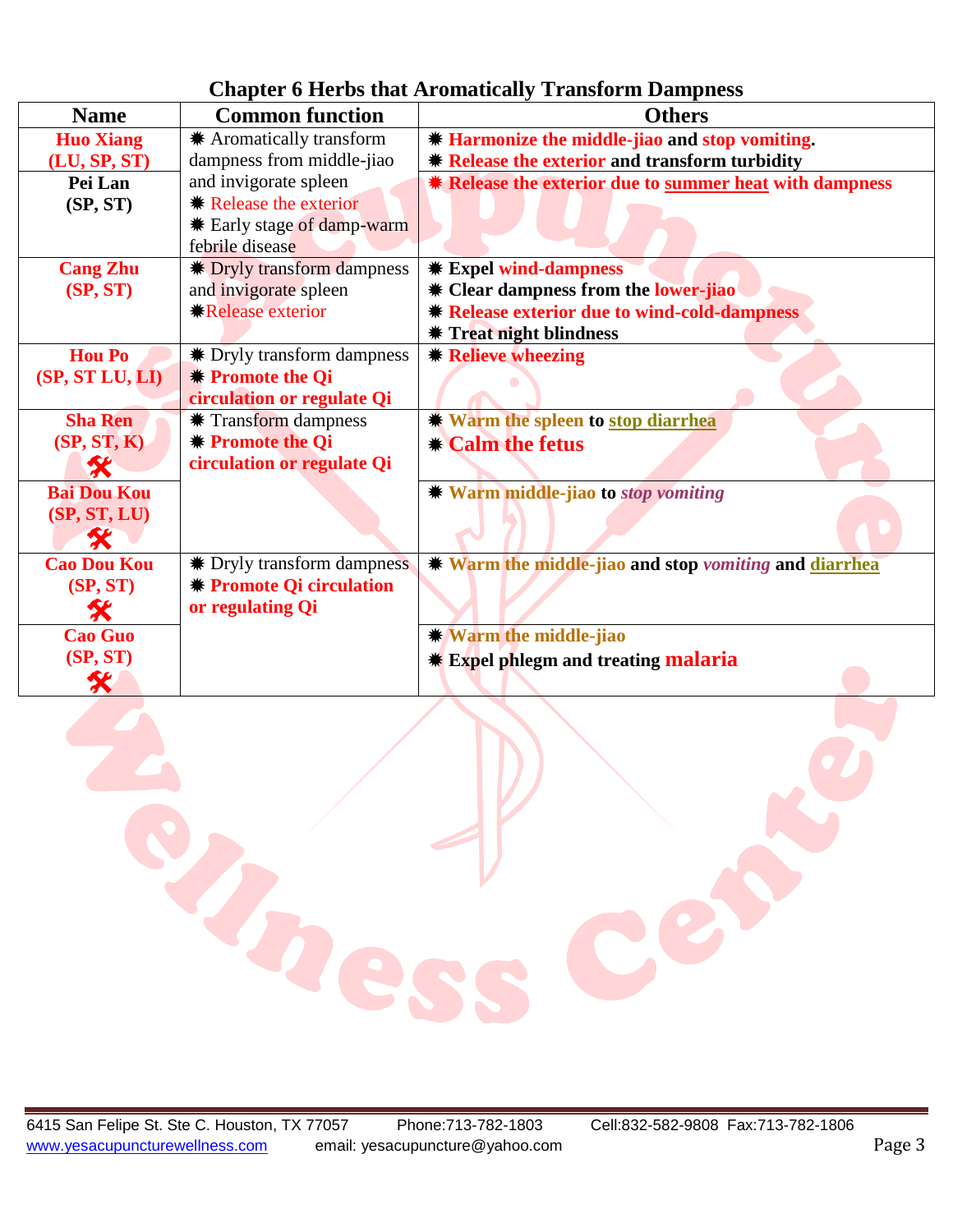| <b>Name</b>                         | <b>Common function</b>                                       | Спаркт 7 негоз паткезогус і шедш, этор Соадн ана тупеслінд<br><b>Indications</b> |  |  |
|-------------------------------------|--------------------------------------------------------------|----------------------------------------------------------------------------------|--|--|
|                                     |                                                              |                                                                                  |  |  |
|                                     | Section 1 Cool Herbs that Resolve Heat-phlegm (9 types)      |                                                                                  |  |  |
| <b>Qian Hu</b>                      | Descend adverting Qi and<br>1.                               | * Cough and dyspnea due to undescended lung Qi and phlegm                        |  |  |
| (LU, SP)                            | expel phlegm                                                 | stagnation, with Xing Ren, Sang Bai Pi, Bei Mu                                   |  |  |
|                                     | 2.<br>Disperse wind heat                                     | * Cough due to wind-heat, with Bo He, Niu Bang Zi, Jie Geng                      |  |  |
| <b>Jie Geng</b>                     | 1. Disperse lung and expel                                   | <b>*Cough</b>                                                                    |  |  |
| (LU)                                | phlegm                                                       | A. due to wind-heat                                                              |  |  |
|                                     | 2. Benefit the throat                                        | <b>B.</b> due to wind-cold                                                       |  |  |
|                                     | 3. Promote pus discharge and                                 | * Sore throat or loss of voice                                                   |  |  |
|                                     | subdue carbuncles                                            | * Lung abscess with Gan Cao; or Lu Gen, Yi Yi Ren, Yu Xing Cao                   |  |  |
|                                     | 4. Direct the effect of other                                |                                                                                  |  |  |
|                                     | herbs upward to upper region                                 | Large dosage may cause nausea                                                    |  |  |
|                                     | of body                                                      |                                                                                  |  |  |
| <b>Bei Mu</b>                       | 1. Resolve phlegm and stop                                   | 1. Cough                                                                         |  |  |
| (H, LU)<br><b>Incompatible with</b> | cough                                                        | A. Due to heat-phlegm<br><b>B.</b> Due to wind-heat                              |  |  |
| <b>Wu Tou</b>                       | 2. Clear heat and dissipate<br>nodules                       | <b>C.</b> Stagnation of phlegm fire                                              |  |  |
|                                     | ---Chuan Bei Mu                                              | C. Chronic cough due to lung deficiency                                          |  |  |
|                                     | <b>Stronger at moistening the</b>                            | 2. Scrofula, sores and abscesses                                                 |  |  |
|                                     | lung                                                         | A. scrofula, with Xuan Shen, Mu Li                                               |  |  |
|                                     | ---Zhe Bei Mu                                                | <b>B.</b> Brest carbuncles, with Pu Gong Ying, Tian Hua Fen                      |  |  |
|                                     | Stronger at clearing heat and                                | C. Lung abscess, with Yu Xing Cao, Lu Gen, Yi Yi Ren                             |  |  |
|                                     | dissipating nodule                                           |                                                                                  |  |  |
| <b>Gua Lou</b>                      | 1. Clear heat and resolve                                    | 1. Cough due to heat-phlegm, with Huang Qin,                                     |  |  |
| (LU, ST, LI)                        | phlegm                                                       | 2. Chest fullness or pain                                                        |  |  |
| <b>Incompatible with</b>            | 2. Moisten lung                                              | A. due to obstruction of phlegm-Qi in chest                                      |  |  |
| <b>Wu Tou</b>                       | 3. Promote the flow of Qi to                                 | B. due to accumulation of heat-phlegm                                            |  |  |
|                                     | smooth chest oppression (Chest                               | 3. Early stage of breast abscess and lung abscess, with Pu Gong                  |  |  |
|                                     | Bi)                                                          | Ying, JinYin Hua; Yu Xing Cao                                                    |  |  |
|                                     | 4. Dissipate nodules and relieve                             | 4. Constipation due to intestinal dryness, with Huo Ma Ren                       |  |  |
|                                     | constipation                                                 |                                                                                  |  |  |
| <b>Zhu Ru</b>                       | 1. Clear heat and transform                                  | 1. Cough due to lung heat, with Huang Qin, Gua Lou                               |  |  |
| (LU, GB, ST)                        | phlegm                                                       | 2. Dysphoria and insomnia due to phlegm-fire disturbing heart                    |  |  |
|                                     | 2. Relieve dysphoria and stop                                | 3. Vomiting due to <i>stomach heat</i> , especially stomach heat with            |  |  |
|                                     | vomiting                                                     | phlegm accumulation                                                              |  |  |
|                                     | Often fried in ginger juice to                               |                                                                                  |  |  |
|                                     | mitigate its cold properties                                 |                                                                                  |  |  |
| Zhu Li                              | 1. Clear heat and resolve                                    | 1. Cough due to heat phlegm, with Jiang Ban Xia, Huang Qin                       |  |  |
| (H, LU, ST)                         | phlegm to stop cough (better                                 | 2. Stroke, coma, epilepsy or hemiplegia due to heat-phlegm, use                  |  |  |
|                                     | than Zhu Ru)                                                 | alone or with Sheng Jiang juice                                                  |  |  |
|                                     | 2. Open orifices                                             |                                                                                  |  |  |
|                                     | may be mixed with ginger juice                               |                                                                                  |  |  |
|                                     | to reduce its cold properties                                |                                                                                  |  |  |
| <b>Pang Da Hai</b>                  | 1. Eliminate heat toxin and                                  | 1. Sore throat, hoarseness (used as tea for benefiting throat and                |  |  |
| (LU, LI, ST)                        | benefit the throat                                           | improving voice), use alone or with Jie Geng, Niu Bang Zi                        |  |  |
|                                     | 2. Clear and moisten the lung<br>3. Clear the intestines and | 2. Cough due to heat-phlegm, use alone or with Jie Geng, Chan Tui,               |  |  |
|                                     | unblock the bowels                                           | <b>Bo</b> He                                                                     |  |  |
|                                     |                                                              | 3. Constipation due to heat, use alone                                           |  |  |
| Hai Zao                             | 1. Reduce phlegm and soften                                  | 1. Various kinds of nodules in the neck or fullness, with Jiang Can,             |  |  |

### **Chapter 7 Herbs that Resolve Phlegm, Stop Cough and Wheezing**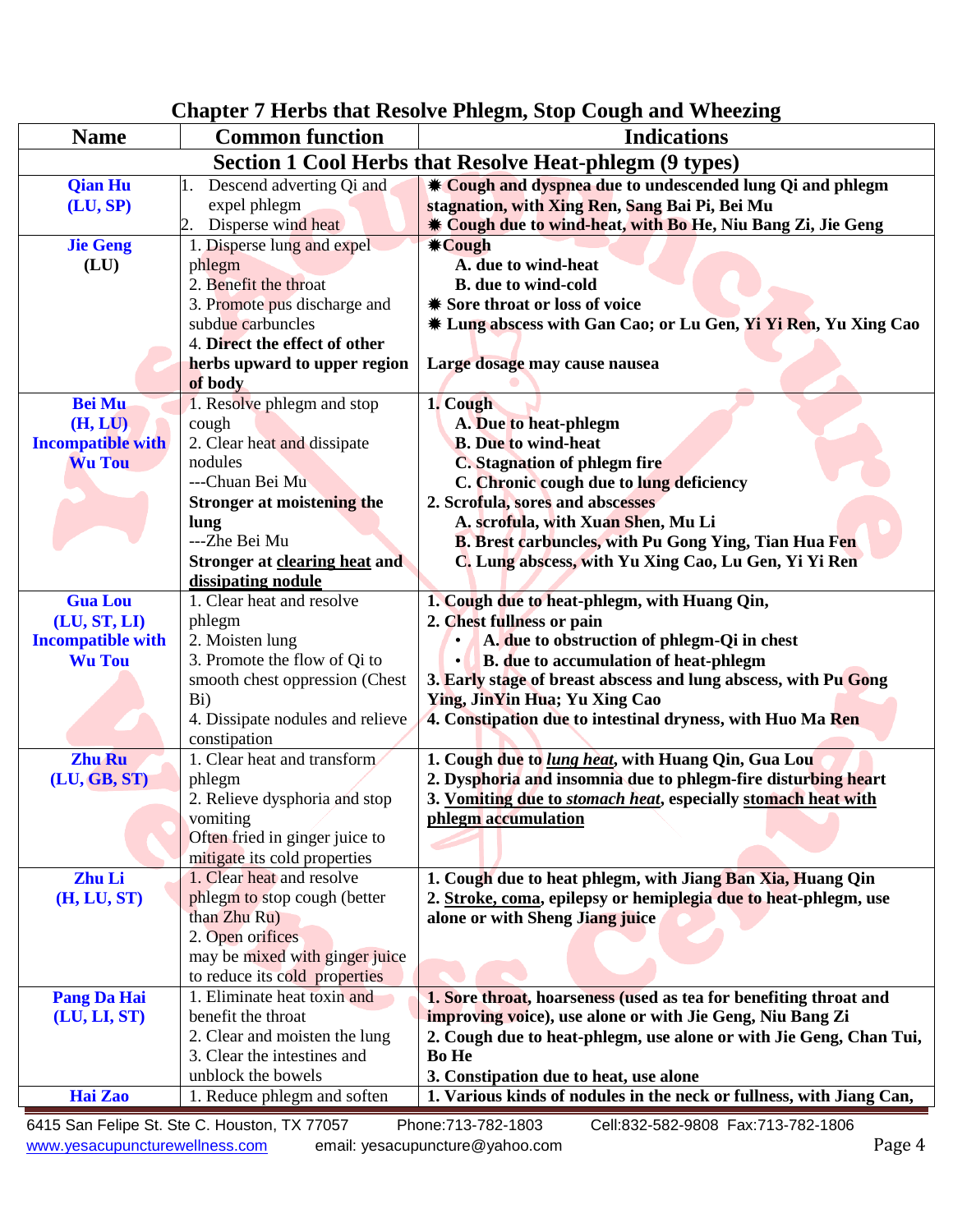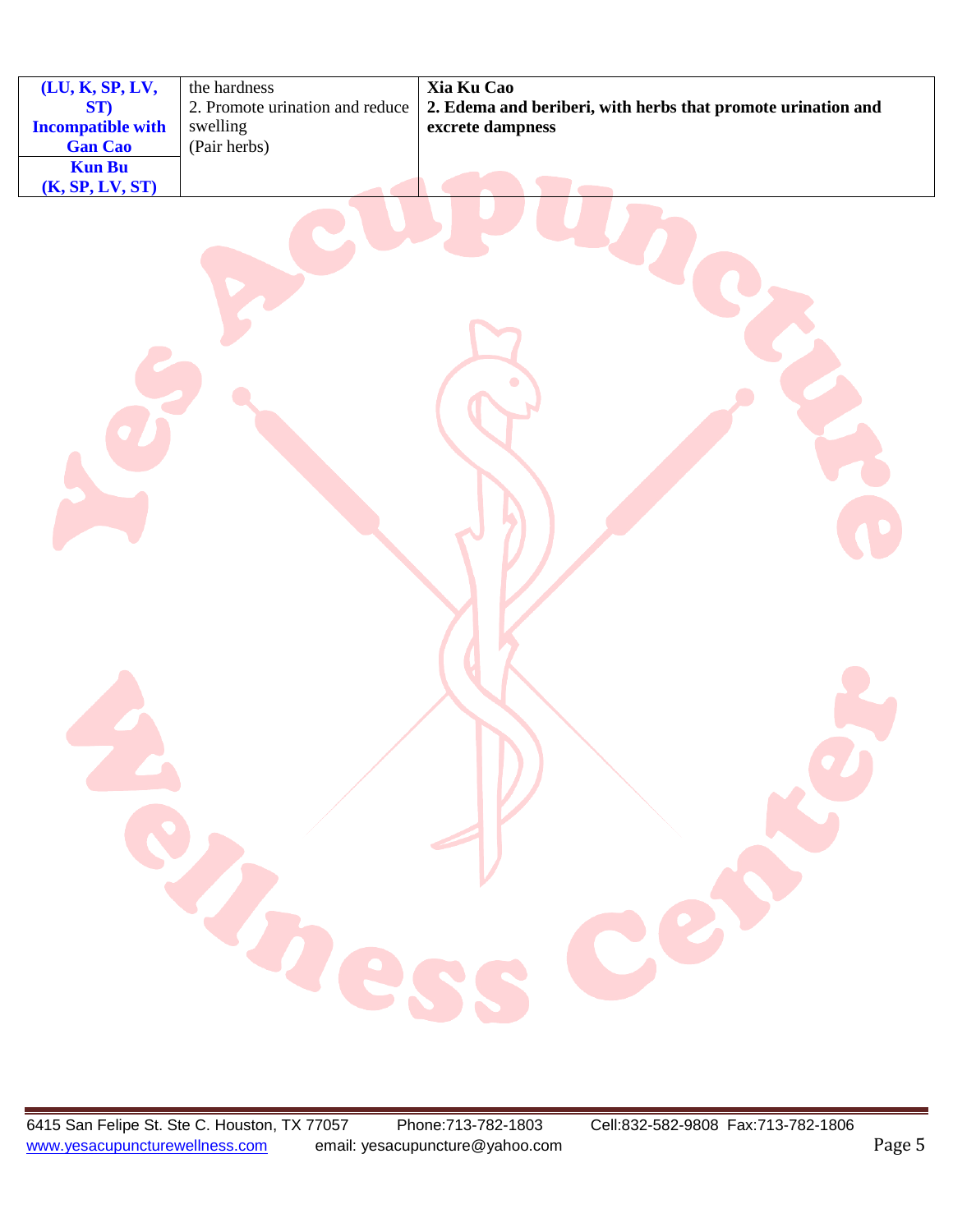|                                                                                                       |                                                                                                                                                                                             | <b>Chapter 7 Herbs that Resolve Phlegm, Stop Cough and Wheezing</b>                                                                                                                                                                                                                                                                             |  |
|-------------------------------------------------------------------------------------------------------|---------------------------------------------------------------------------------------------------------------------------------------------------------------------------------------------|-------------------------------------------------------------------------------------------------------------------------------------------------------------------------------------------------------------------------------------------------------------------------------------------------------------------------------------------------|--|
| <b>Name</b>                                                                                           | <b>Common function</b>                                                                                                                                                                      | <b>Indications</b>                                                                                                                                                                                                                                                                                                                              |  |
|                                                                                                       | <b>Section 2 Warm Herbs that Resolve Cold-phlegm (7 Types)</b>                                                                                                                              |                                                                                                                                                                                                                                                                                                                                                 |  |
| <b>Ban Xia</b><br>(LU, SP, ST)<br><b>Incompatible with</b><br><b>Wu Tou</b><br><b>TOXIC</b><br>HAZARE | 3. Dry dampness and transform<br>phlegm<br>4. Descend rebellious Qi and<br>stop vomiting<br>Dissipate nodules and reduce<br>distention                                                      | * Cough with profuse sputum (better for damp-phlegm and cold<br>phlegm), with Chen Pi, Fu Ling (as Er Chen Tang)<br>* Nausea and vomiting due to lingering phlegm-dampness in<br>stomach and spleen, with Sheng Jiang (as Xiao Ban Xia Tang)<br>* All kinds of disorders caused by phlegm obstructing in any part<br>of the body                |  |
| <b>Tian Nan Xing</b><br>(LU, LV, SP)<br><b>TOXIC</b><br>HAZARD                                        | 1. Dry dampness and transform<br>phlegm<br>2. Expel endogenous wind to<br>relieve spasm                                                                                                     | * Cough due to phlegm obstructing in chest with diaphragm<br>distention, with Ban Xia, Chen Pi, Fu Ling (As Dao Tan Tang)<br>* Dizziness, stroke, facial paralysis, tetanus due to phlegm<br>accumulation or wind-damp obstruction in channels, with Ban Xia,<br><b>Tian Ma</b><br><b>* External use for carbuncles and other skin problems</b> |  |
| <b>Tian Nan Xing</b><br>(LU, LV, SP)                                                                  | 1. Clear and transform heat-<br>phlegm<br>2. Expelling endogenous wind<br>to relieve spasm similar to Tan<br>Nan Xing                                                                       | Heat-phlegm such as (Cough due to heat-phlegm) disorder due to<br>wind-phlegm                                                                                                                                                                                                                                                                   |  |
| <b>Bai Jie Zi</b><br>(LU, ST)                                                                         | 1. Warm Lung, eliminate<br>phlegm and regulate flow of Qi<br>2. Dissipate nodules and subdue<br>swelling                                                                                    | 1. Cough, chest distention or pain due to accumulation of cold-<br>phlegm in the lung, with Zi Su Zi<br>2. Cold-phlegm accumulation, such as deep-rooted carbuncles,<br>metastatic abscesses etc, (as Yang He Tang)<br>3. Dampness accumulating in the channels (better for Yin Ju---<br>deep-rooted ulcer)                                     |  |
| <b>Bai Fu Zi</b><br>(SP, ST, LV)<br><b>TOXIC</b><br>HAZARD                                            | 1. Dry dampness and resolve<br>phlegm<br>2. Dispel endogenous wind and<br>relieve spasms<br>3. Expel wind-cold-damp and<br>alleviate pain.<br>4. Detoxify toxicity and<br>dissipate nodules | 1. Wind stroke, facial paralysis, hemiplegia, or tetanus due to<br>wind-phlegm<br>2. Pain or numbness due to cold-phlegm or wind-phlegm<br>3. Snakebite, use alone or with Xu Chang Qing<br>4. Scrofula, or other nodules due to phlegm and toxicity                                                                                            |  |
| Zao Jiao<br>(LU, LI)<br>$\mathbb{Q}$<br><b>TOXIC</b><br>HAZARD                                        | 1. Strongly dispel phlegm<br>2. Open the orifices and revive<br>the spirit.<br>3. Dissipate clumps and reduce<br>swellings.                                                                 | 1. Cough or wheezing with profuse sputum (difficult to expectorate)<br>2. Phlegm obstruction, phlegm nodules<br>3. Sudden loss of consciousness with facial paralysis or seizures due<br>to excessive phlegm<br>4. Abscesses and boils                                                                                                          |  |
| <b>Xuan fu hua</b><br>(LU, LV, ST, SP)                                                                | 1. Transform phlegm and direct<br>Qi downward<br>2. Calm rebellion and stop<br>vomiting                                                                                                     | 1. Cough and wheezing with profuse sputum due to phlegm<br>accumulation and Qi rebelling<br>2. Vomiting, hiccoughs due to stomach and spleen cold or damp<br>stagnation                                                                                                                                                                         |  |
| <b>Bai Qian</b><br>(LU)                                                                               | Transform phlegm and descend<br>the adverse Qi to stop cough                                                                                                                                | * Cough and wheezing with profuse sputum that is difficult to<br>expectorate, combine with different herbs according to different<br>syndromes<br>A. Cold<br><b>B.</b> Heat<br>C. Cough with gurgling in the throat                                                                                                                             |  |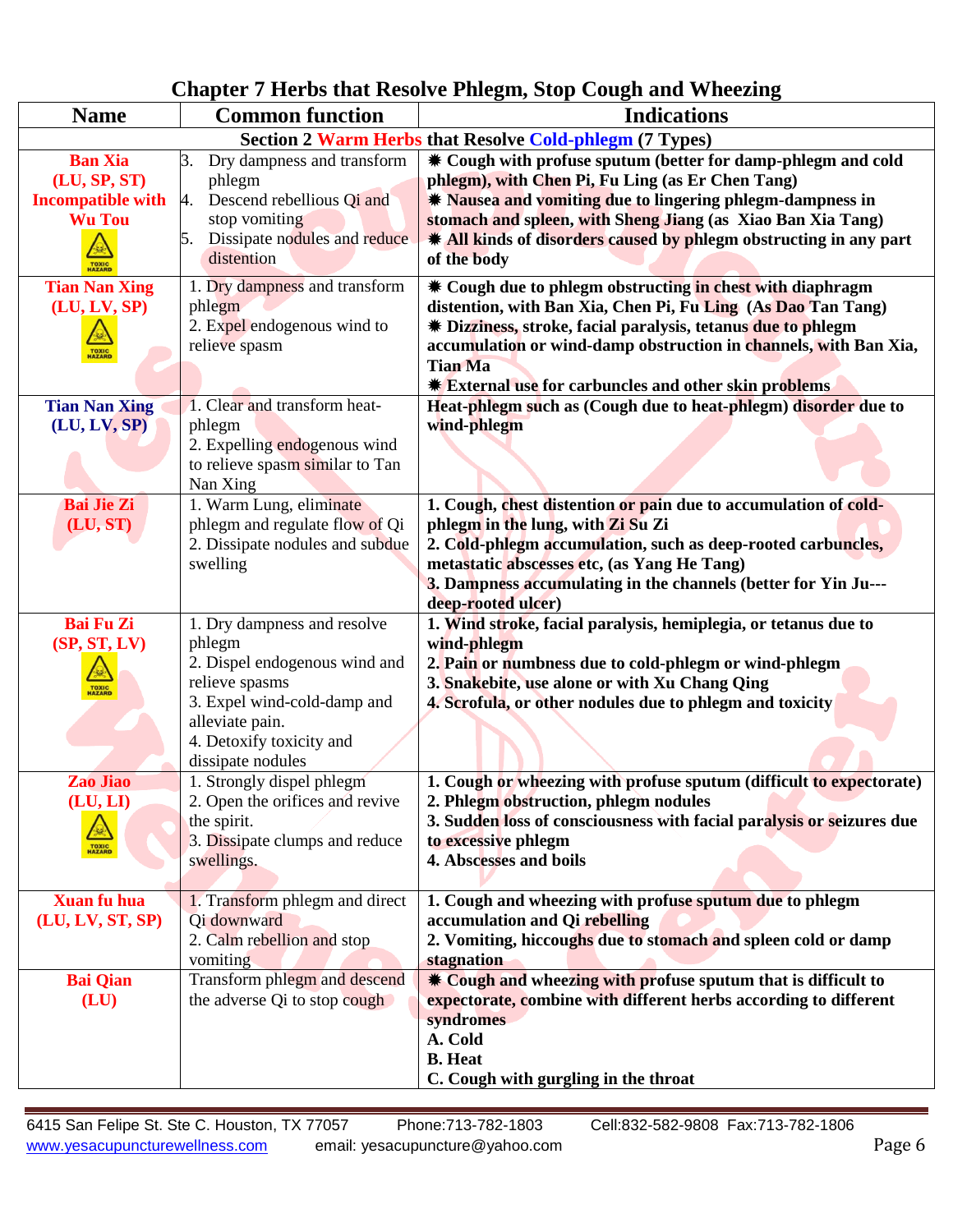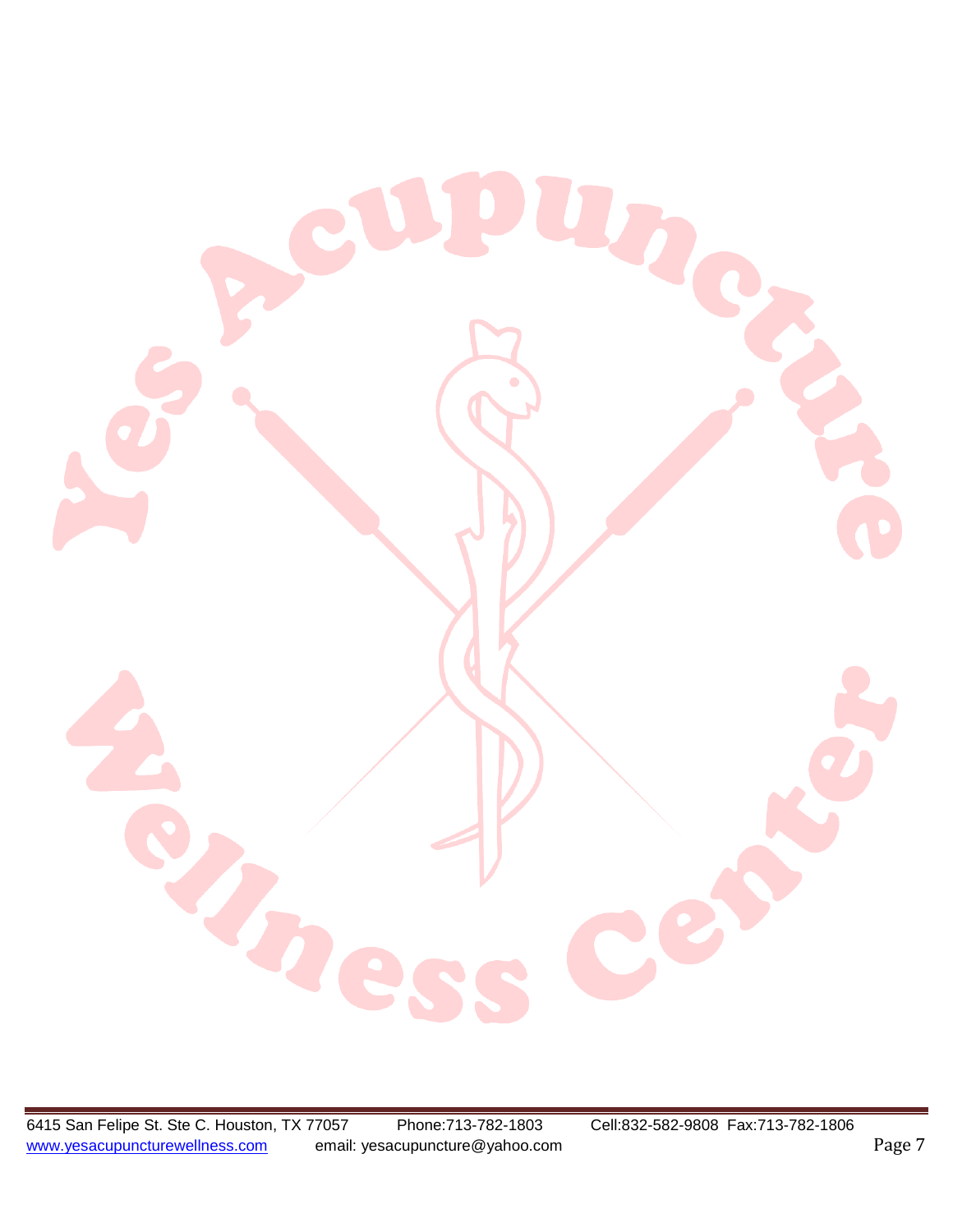|                        |                                                                          | <b>Chapter 7 Herbs that Resolve Phlegm, Stop Cough and Wheezing</b> |
|------------------------|--------------------------------------------------------------------------|---------------------------------------------------------------------|
| <b>Name</b>            | <b>Common function</b>                                                   | <b>Indications</b>                                                  |
|                        |                                                                          | Section 3 Herbs that Stop Cough and Wheezing                        |
| <b>Xing Ren</b>        | 1. Relieve coughing and calm                                             | 1. Many kinds of cough and wheezing caused by either heat or cold,  |
| (LU, LI)               | wheezing.                                                                | especially for dry cough due to external dry                        |
| decocted late          | 2. Moisten the intestines and                                            | <b>A. Cool dryness</b>                                              |
| slightly toxic         | unblock the bowels.                                                      | <b>B.</b> Wind heat                                                 |
|                        | Ku Xing Ren (North) is bitter and<br>draining in nature, descend lung Qi | <b>C. Warm dryness</b>                                              |
| <b>TOXIC</b><br>HAZARD | and effectively stop various cough and                                   | D. Excessive heat in the lung                                       |
|                        | calm wheezing. Especially for exterior                                   | 2. Constipation                                                     |
|                        | conditions. Slight toxic (Strong                                         | ---Over dosage may causes dizziness, nausea, vomiting, and          |
|                        | patients; excessive conditions)<br>Tan Xing Ren (South): Sweet and       | headache                                                            |
|                        | neutral, cough due to dryness (Dry                                       |                                                                     |
|                        | cough) $\Downarrow$ Moisten and nourish the                              |                                                                     |
|                        | lung; No toxic (Weaker patients-                                         |                                                                     |
|                        | seniors, deficient cough; deficient<br>patients)                         |                                                                     |
| Su Zi                  | 1. Lower the adverse qi and                                              | 1. Cough and wheezing (dyspnea) with profuse phlegm due to          |
| (LU, LI)               | dissolve phlegm to stop cough                                            | accumulation of phlegm and reversed flow qi                         |
|                        | and wheezing.                                                            | 2. Abundant accumulation of phlegm and fluid (fullness in chest     |
|                        | 2. Moisten intestine to loose the                                        | and diaphragm region, cough, wheezing, shortness of breath          |
|                        | bowels                                                                   | 3. Constipation due to dry intestine                                |
|                        |                                                                          |                                                                     |
| <b>Bai Bu</b>          | 1. Moisten the lungs and stop                                            | 1. Many kinds of coughing, acute or chronic and cold or heat,       |
| (LU)                   | coughing                                                                 | especially deficiency cough. Including lung yin deficiency          |
|                        | 2. Expel parasites and kill lice                                         | A. Due to external wind-cold                                        |
|                        |                                                                          | <b>B.</b> Due to wind                                               |
|                        |                                                                          | C. Due to lung Yin deficiency                                       |
|                        |                                                                          | D. Due to lung heat<br>2. Internal parasites, such as pinworm       |
|                        |                                                                          | 3. Head or body lice                                                |
| Zi Wan                 | 1. Resolve phlegm to stop                                                | Many kinds of cough, with different herbs according to different    |
| (LU)                   | cough                                                                    | conditions. (especially profuse sputum)                             |
|                        | 2. Moisten the lungs                                                     | A. Cough with profuse phlegm due to phlegm stagnation               |
|                        |                                                                          | B. Cough with profuse sputum due to external wind-cold              |
|                        |                                                                          | C. Cough with blood due to lung deficiency                          |
| <b>Kuan Dong Hua</b>   | 1. Resolve phlegm and descend                                            | Cough and wheezing due to many different etiologies. especially due |
| (LU)                   | adverse Qi to stop cough                                                 | to different types of cold. (Better for cough)                      |
|                        | 2. Moisten lung                                                          | A. Due to cold-phlegm                                               |
|                        |                                                                          | <b>B.</b> Chronic cough with blood                                  |
| <b>Ma Dou Ling</b>     | 1. Clear lung and transform                                              | 1. Cough and wheezing with phlegm due to either lung heat or lung   |
| (LU, LI)               | phlegm to stop cough and                                                 | yin deficiency with heat signs<br>2. Hemorrhoid                     |
|                        | wheezing.<br>2. Clear heat from large                                    |                                                                     |
|                        | intestine (Ma Dou Ling can                                               | 3. Hypertension due to hyperactivity of liver Yang                  |
|                        | clear heat from lung and L.I.)                                           |                                                                     |
| Pi Pa Ye               | 1. Transform phlegm and clear                                            | 1. Cough due to lung heat                                           |
| (LU, ST)               | heat to relieve cough                                                    | 2. Nausea, vomiting, hiccoughs and belching due to stomach heat     |
|                        | 2. Descend the adverse Qi and                                            |                                                                     |
|                        | harmonize the stomach                                                    |                                                                     |
| <b>Sang Bai Pi</b>     | 1. Clear heat from the lung and                                          | 1. Coughing and wheezing due to lung heat                           |
|                        |                                                                          |                                                                     |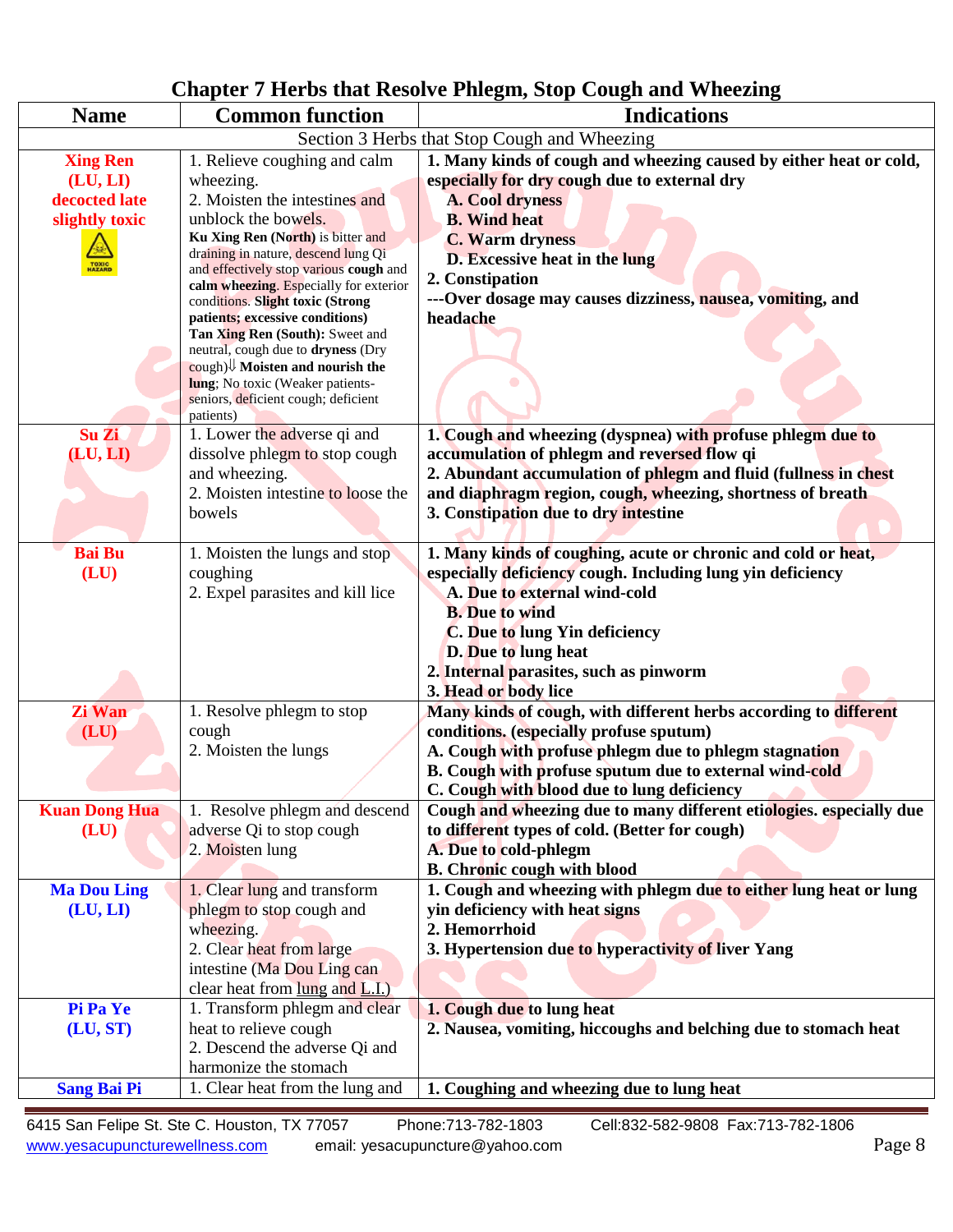| (LU, SP)                      | relieve coughing and wheezing.<br>2. Promote urination and reduce<br>edema                                         | 2. Edema due to lung qi obstruction, such as floating edema, facial<br>edema, swelling of the extremities, difficulty in urination                                                                                                     |
|-------------------------------|--------------------------------------------------------------------------------------------------------------------|----------------------------------------------------------------------------------------------------------------------------------------------------------------------------------------------------------------------------------------|
| <b>Ting Li Zi</b><br>(LU, UB) | 1. Purge (draining) lung and<br>transform (resolving) phlegm to<br>stop wheezing<br>2. Expel water to reduce edema | 1. Excessive type wheezing or coughing due to phlegm accumulation<br>or fluid retention in the lung or lung heat<br>2. Facial edema or fluid accumulation in the chest or abdomen with<br>urinary difficulty due to lung Qi stagnation |
| <b>Mu Hu Die</b><br>(LU, LV)  | 1. Clear the lung and open the<br>voice.<br>2. Smooth the liver and regulate<br>the Qi                             | 1. Cough, sore throat, and hoarseness<br>2. Hypochondriac and epigastric pain due to qi stagnation                                                                                                                                     |
|                               |                                                                                                                    |                                                                                                                                                                                                                                        |
|                               |                                                                                                                    |                                                                                                                                                                                                                                        |
|                               |                                                                                                                    |                                                                                                                                                                                                                                        |
|                               |                                                                                                                    |                                                                                                                                                                                                                                        |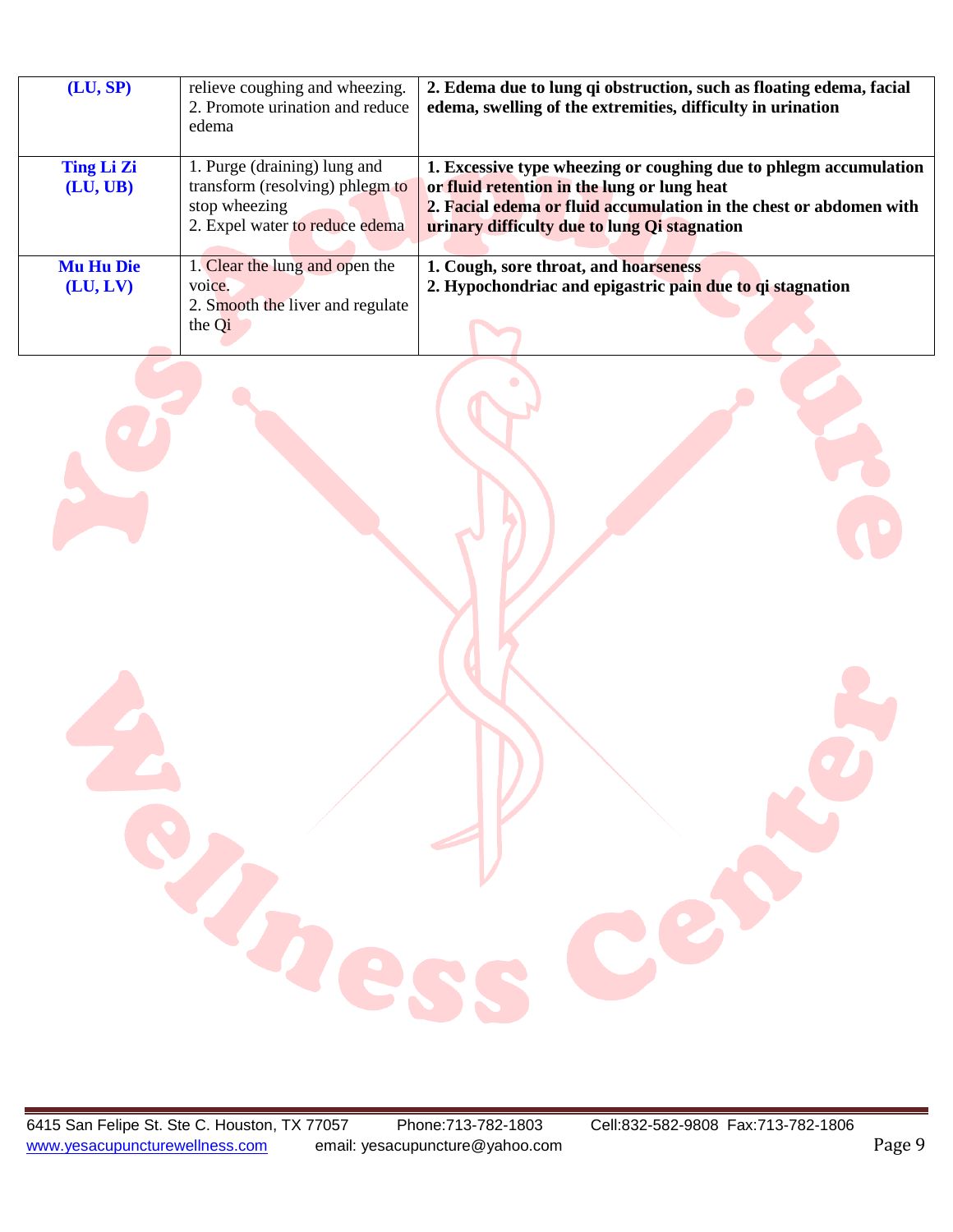|                       |                                        | Unapiti o fitips mai ixtuutt rood biagnahon                                 |
|-----------------------|----------------------------------------|-----------------------------------------------------------------------------|
| <b>Name</b>           | <b>Common function</b>                 | <b>Indications</b>                                                          |
| Shan Zha 山楂           | * Reduce and guide out food            | * Accumulation due to meat or greasy foods with accompanying                |
| (LU, SP ST)           | stagnation                             | symptoms of abdominal distention pain                                       |
|                       | * Transform blood stasis and           | * Post partum abdominal pain and clumps due to blood stasis                 |
|                       | dissipate clumps                       | * Diarrhea of chronic dysentery-like disorder                               |
|                       | * Stop diarrhea                        | <b>* Recently for hypertension</b>                                          |
|                       |                                        | Use raw for blood stasis, and dry-fried for food stagnation                 |
| Mai Ya 麥芽             | <b>* Reduce food stagnation and</b>    | <b>* Indigestion and food stagnation</b>                                    |
| (LV, SP ST)           | strengthen the stomach                 | <b>Accumulation of undigested starchy food</b>                              |
|                       | <b>*</b> Inhibit lactation             | Indigestion of milk in infant, use alone<br>$\bullet$                       |
|                       | <b>*</b> Facilitate the smooth flow of | Indigestion due to deficiency of spleen and stomach                         |
|                       | liver Qi                               | <b>*For woman who are discontinuing nursing, or who have distended</b>      |
|                       |                                        | and painful breast, use alone. Inhibiting lactation <large dose=""></large> |
|                       |                                        | <b>*Liver Qi stagnation</b>                                                 |
| <b>Gu Ya 谷芽</b>       | * Reduce food stagnation and           | 1. Poor digestion due to stagnation and accumulation of undigested          |
| (SP ST)               | strengthen the stomach                 | starchy food                                                                |
|                       |                                        | 2. Weak digestion and loss of appetite associated with spleen               |
|                       |                                        | deficiency                                                                  |
|                       |                                        | --- In its raw form, it is chiefly used to aid digestion.                   |
|                       |                                        | --- Dry-fried, its potency in strengthening the spleen and stomach is       |
|                       |                                        | enhanced                                                                    |
| <b>Shen Qu 神麴</b>     | <b>Reduce food stagnation and</b>      | 1. Stomach cold with food stagnation or accumulation                        |
| (SP ST)               | harmonize the stomach                  | 2. Added to pills that contain minerals to aid their digestion and          |
|                       |                                        | absorption                                                                  |
| <b>Ji Nei Jin 雞內金</b> | * Strongly reduce food                 | * Various kinds of food stagnation:                                         |
|                       | stagnation and improve the             | <b>Abdominal distention</b><br>$\bullet$                                    |
| (UB, SI, SP, ST)      | spleen's function                      | Abdominal distention with spleen deficiency                                 |
|                       | * Secure the essence and stop          | <b>* Enuresis and frequent urination</b>                                    |
|                       | enuresis                               | * Stone in either the urinary or biliary tract                              |
|                       | * Transform hardness and               | 1.5-3g directly as a powder (more effective)                                |
|                       | dissolve stones                        |                                                                             |
|                       | * Reduce food stagnation and           |                                                                             |
| Lai Fu Zi 萊菔子         | transform accumulation                 | * Food stagnation accumulating in the middle burner with                    |
| (LU, SP, ST)          |                                        | abdominal distention with fetid odor, acid regurgitation, abdominal         |
|                       | * Direct Qi downward and               | pain, diarrhea                                                              |
|                       | reduce phlegm                          | * Cough and dyspnea due to retention of excessive phlegm, chronic           |
|                       |                                        | productive cough                                                            |

# **Chapter 8 Herbs that Reduce Food Stagnation**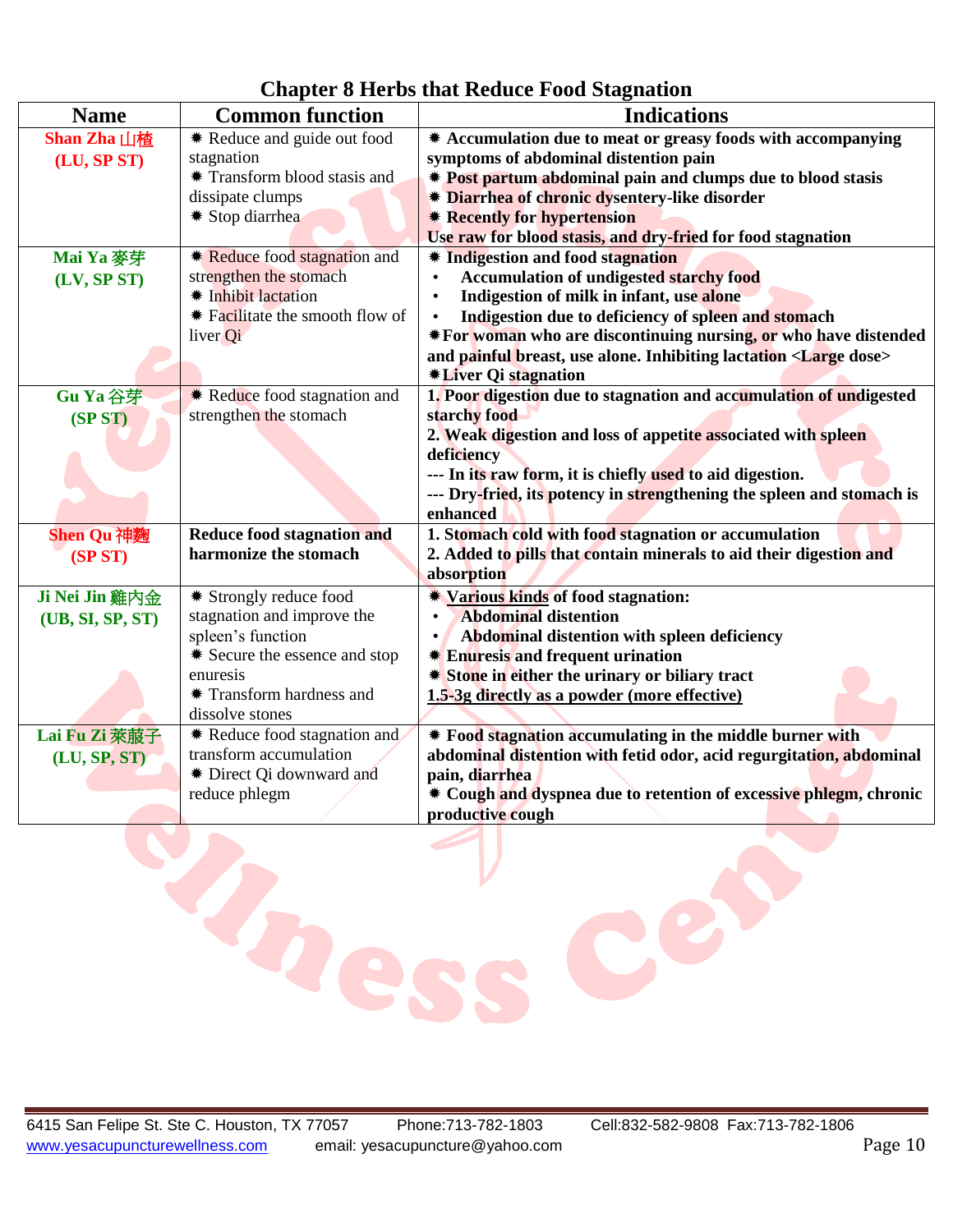| <b>Chapter 9 Herbs that Regulate the Qi</b> |                                                          |                                                                                     |
|---------------------------------------------|----------------------------------------------------------|-------------------------------------------------------------------------------------|
| <b>Name</b>                                 | <b>Common function</b>                                   | <b>Indications</b>                                                                  |
| <b>Chen Pi</b> 陳皮                           | 1. Regulating the Qi and                                 | 1. Spleen or stomach Qi stagnation, such as epigastric or abdominal                 |
| (LU, SP ST)                                 | harmonizing the middle-jiao                              | distention, fullness, belching, and nausea and vomiting, Ex:                        |
| $3-9g$                                      | 2. Drying dampness and                                   | A. Accompanied with dampness in the middle jiao                                     |
|                                             | transforming phlegm                                      | B. Accompanied with cold and stomach Qi rebellion                                   |
|                                             | 3. Prevent stagnation                                    | C. With stomach Qi rebellion and heat                                               |
|                                             |                                                          | D. With spleen and stomach deficiency                                               |
|                                             |                                                          | E. With diarrhea caused by liver Qi attack stomach                                  |
|                                             |                                                          | 2. Cough with profuse sputum due to phlegm-damp accumulation in the                 |
|                                             |                                                          | lung                                                                                |
|                                             |                                                          | 3. Used with tonifying herbs to prevent their cloying nature from                   |
|                                             |                                                          | causing stagnation                                                                  |
| <b>Ju Hong</b>                              | It is used primarily for vomiting                        | It is more drying and aromatic than Chen Pi, but less effective in                  |
| (LU, ST)                                    | and belching, and for treating                           | harmonizing the middle and regulating the Stomach and Spleen.                       |
| The red part of the                         | phlegm-damp coughs.                                      |                                                                                     |
| tangerine peel                              |                                                          |                                                                                     |
| Qing Pi 青皮 (LV)                             | 1. Smoothing the liver Qi and                            | 1. Liver Qi stagnation syndrome                                                     |
| (GB, LV, ST)                                | <i><b>breaking up stagnation Qi</b></i>                  | A. Bloating and pain in the hypochondrium                                           |
| $3-9g$                                      | 2. Dissipating clumps and                                | <b>B.</b> Breast pain                                                               |
|                                             | removing food stagnation                                 | C. Hernia pain                                                                      |
|                                             |                                                          | 2. Food stagnation                                                                  |
|                                             |                                                          | 3. Masses or pain due to Qi and blood stagnation                                    |
|                                             |                                                          | 4. Hypotension (modern use)                                                         |
| Zhi Shi 枳實                                  | 1. Breaking up stagnant Qi and                           | 1. Qi stagnation and accumulation syndrome                                          |
| (SP, ST, LI)                                | reducing accumulation                                    | A. Epigastric or abdominal pain and bloating due to food stagnation                 |
| (Chest Bi)                                  | 2. Resolving phlegm and                                  | B. Epigastric or abdominal bloating due to spleen and stomach                       |
| $3-9g$                                      | relieving local fullness<br>3. Directing the Qi downward | deficiency<br>C. Dysentery or diarrhea due to accumulation of dampness              |
|                                             | and unblocking the Bowels                                | 2. Constipation and abdominal pain                                                  |
|                                             |                                                          | 3. Bloating and fullness in the chest and epigastrium due to phlegm                 |
|                                             |                                                          | obstructing the Qi                                                                  |
|                                             |                                                          | 4. Gastriectasis (dilation of stomach), gastroptosis, rectal prolapse, or           |
|                                             |                                                          | uterine prolapse,                                                                   |
| Zhi Ke                                      | It is milder in action than Zhi                          | It is frequently used to move the qi and reduce distention and pressure.            |
| (SP, ST)                                    | Shi                                                      | and is especially appropriate when the patient is deficient or weak.                |
|                                             |                                                          |                                                                                     |
| Mu Xiang 木香                                 | 1. Regulating Qi (promoting the                          | 1. Spleen and stomach Qi stagnation (Due to any kinds of reasons) <in< th=""></in<> |
| (SP, ST, GB, LI)                            | circulation of Qi) and                                   | $middle$ jiao $>$                                                                   |
| $5-9g$                                      | alleviating pain                                         | 2. Damp-heat in the liver and gallbladder with Qi stagnation                        |
|                                             | 2. Harmonizing the middle-jiao                           | 3. Dysentery and diarrhea, especially with obvious tenesmus                         |
|                                             | 3. Preventing stagnation                                 | A. due to damp-heat stagnated in the stomach and intestine                          |
|                                             | <b>* Chuan Mu Xiang actions</b>                          | B. due to food stagnation                                                           |
|                                             | are similar to those of Mu                               | 4. Used with tonifying herbs to ameliorate their cloying nature from                |
|                                             | Xiang, only weaker                                       | causing stagnation                                                                  |
| <b>Chen Xiang 沉香</b>                        | 1. Promoting the movement of                             | 1. Qi stagnation syndrome, such as distention, pain, or feeling of                  |
| <u>(K)</u>                                  | Qi and alleviating pain                                  | pressure in the epigastric or abdominal region                                      |
| (SP, ST, K)                                 | 2. Directing rebellious Qi                               | 2. Stomach Qi rebellious syndrome, such as vomiting, belching or                    |
| 1.5-3g as a powder                          | downward and regulating the                              | hiccup                                                                              |
| or pill                                     | middle-jiao                                              | 3. Asthma and wheezing                                                              |
|                                             | 3. Helping the kidney to receive                         | A. Excess in the upper and deficiency in the lower                                  |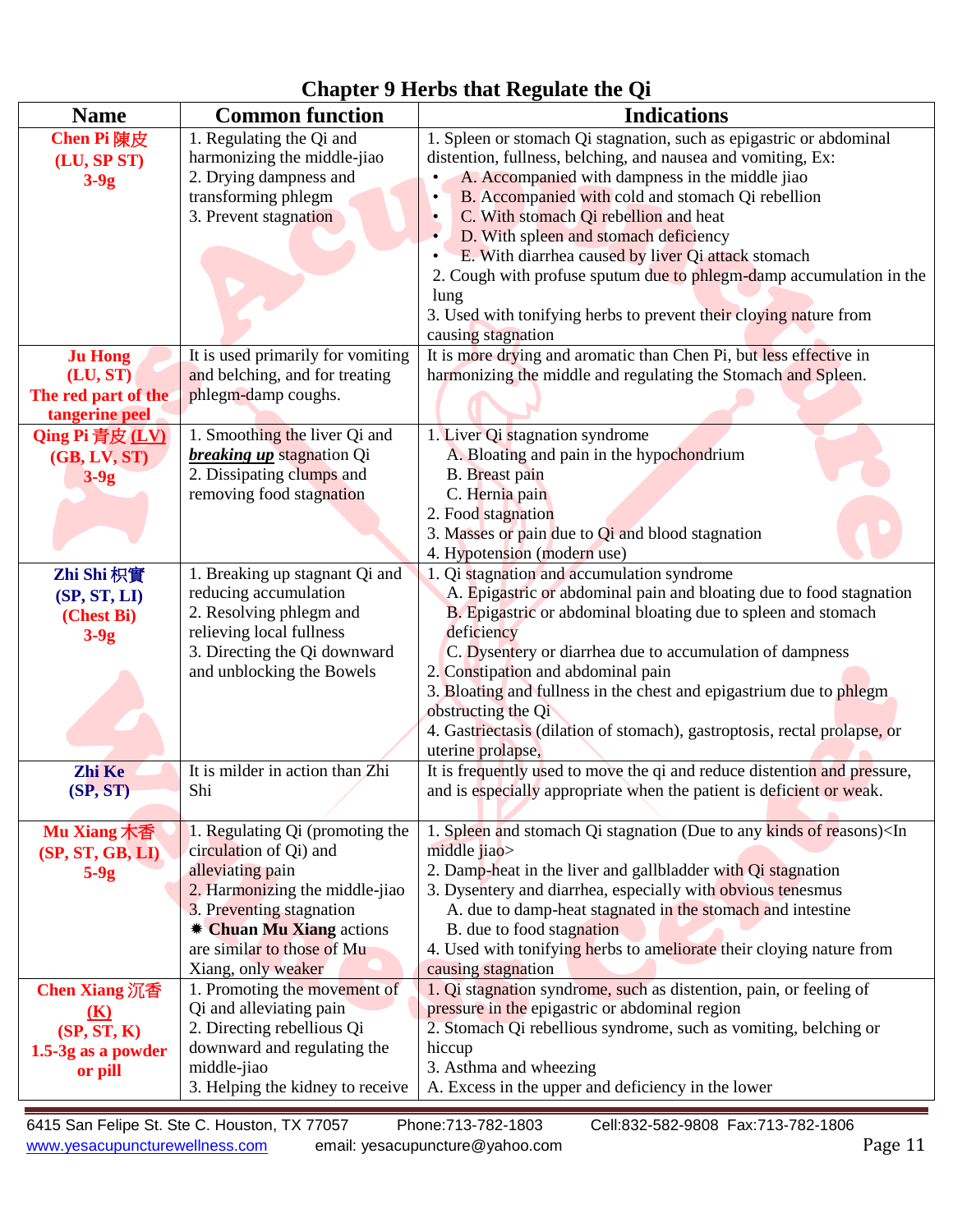![](_page_11_Picture_0.jpeg)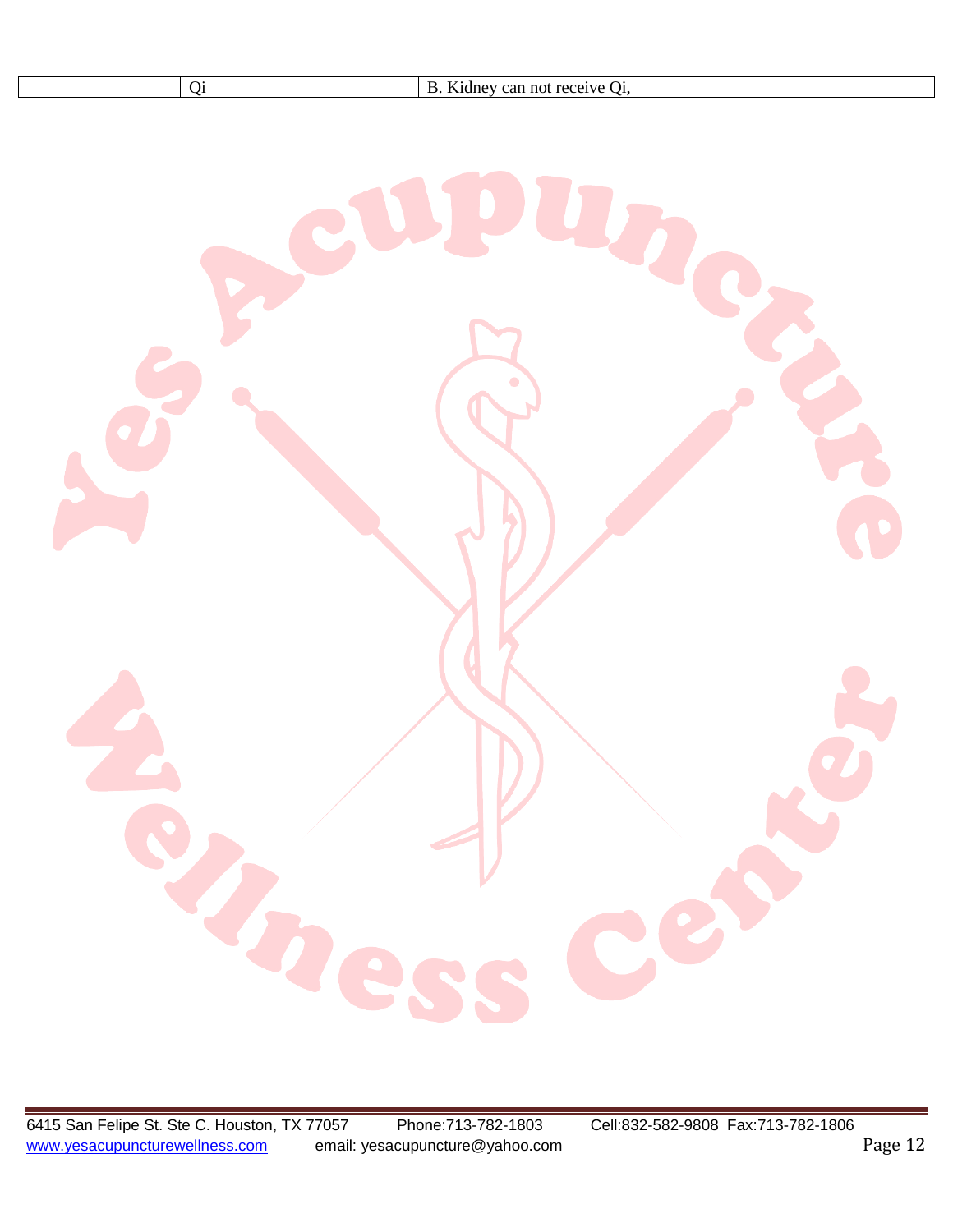| Xiang Fu 香附 (LV)       | 1. Smoothing and regulating     | 1. Liver Qi stagnation syndrome                                             |
|------------------------|---------------------------------|-----------------------------------------------------------------------------|
| (LV, SJ)               | liver Qi                        | 2. Disharmony between the liver and spleen                                  |
| $4.5 - 12g$            | 2. Regulating menstruation and  | 3. Dysmenorrhea or irregular menstruation, especially due to liver Qi       |
|                        | alleviating pain                | stagnation                                                                  |
|                        | Xiang Fu is the commander of    | * 4.5-12g decocted in water for an oral dose                                |
|                        | woman's disease (Regulated      | * Stir-baked with vinegar increases regulating liver Qi function            |
|                        | liver <i>Qi</i> stagnation)     | * Stir-baked with wine increases the function of penetrating all            |
|                        |                                 | channels                                                                    |
| Chuan Lian Zi //       | 1. Promoting the movement of    | 1. Liver Qi stagnation or disharmony between liver and stomach              |
| 鍊子/金鈴子(LV)             | Qi and alleviating pain         | 2. Qi stagnation with damp-heat, such as fullness in                        |
| (UB, LV, SI, ST)       | 2. Clear heat from the liver    | 3. Hernial pain                                                             |
| $3-9g$                 | 3. Clearing heat and drying     | 4. Pain due to parasites, such as ascariasis                                |
|                        | dampness                        | 5. In addition, head tinea                                                  |
| <b>TOXIC</b><br>HAZARD | 4. Killing parasites            |                                                                             |
|                        |                                 |                                                                             |
| Wu Yao 烏藥 (LV)         | 1. Promoting the movement of    | 1. Qi stagnation with cold accumulation, such as                            |
| (SP, LU, K, UB)        | Qi and alleviating pain         | A. Fullness sensation in the chest, hypochondriac pain                      |
| $3-9g$                 | 2. Warming the kidney and       | <b>B.</b> Epigastric and abdominal pain and distention                      |
|                        | dispelling cold                 | C. Lower abdominal pain, hernial disorder<br>D. Menstrual pain              |
|                        |                                 | Liver Qi stagnation due to cold (Unblock liver channel)                     |
|                        |                                 | 2. Frequent urination or urinary incontinence due to kidney yang            |
|                        |                                 | deficiency and bladder cold                                                 |
| Li Zhi He 荔枝核          | 1. Regulating the Qi and        | 1. Liver Qi stagnation syndrome, with Xiang Fu                              |
|                        | relieving pain                  | 2. Hernial or <i>testicular pain</i> due to cold blocking the liver channel |
| (LV)<br>(LV, ST)       | 2. Dispersing cold and          |                                                                             |
| $6-30g$                | stagnation                      |                                                                             |
|                        |                                 |                                                                             |
| <b>Fo Shou 佛手(LV)</b>  | 1. Smoothing and regulating the | 1. Liver Qi stagnation syndrome                                             |
| (LV, LU, ST)           | liver Qi                        | 2. Disharmony between liver and stomach                                     |
| $3-9g$                 | 2. Harmonizing middle-jiao      | 3. Subacute or chronic cough with profuse sputum due to phlegm and          |
|                        | 3. Drying dampness and          | damp stagnation                                                             |
|                        | transforming phlegm             |                                                                             |
| <b>Xie Bai 薤白</b>      | 1. Unblocking the Yang Qi and   | 1. Chest Bi (painful obstruction of the chest) due to cold turbid phlegm    |
| (LI, LU, ST)           | disperse congealing             | obstructing the chest yang, such as stifling sensation or pain in chest,    |
| <b>Chest Bi</b>        | 2. Promoting the movement of    | hypochondria or upper back, dyspnea, coughing, wheezing                     |
| $4.5 - 9g$             | Qi and blood and alleviating    | 2. Stagnation of Qi with cold, such as epigastric fullness $\&$ abdominal   |
|                        | pain                            | pain                                                                        |
|                        | 3. Directing the Qi downward    | 3. Dysentery due to damp and Qi stagnation in the large intestine           |
|                        | and reducing stagnation         | A. with heat                                                                |
|                        |                                 | B. with cold                                                                |
| Da Fu Pi 大腹皮           | 1. Promoting the movement of    | 1. Qi stagnation (Due to accumulation of pathogens in intestine) with       |
| (SP, ST, LI, SI)       | Qi and reducing food            | food stagnation (syndromes: Constipation, diarrhea, hesitant stool          |
| $6-9g$                 | stagnation                      | 2. Abdominal distention accompanied by edema, especially superficial        |
|                        | 2. Promoting urination and      | edema                                                                       |
|                        | reducing edema                  |                                                                             |
| Shi Di 柿蒂              | Directs the Qi downward and     | Direct stomach Qi downward to hiccup (Hiccup due to cold or heat            |
| (LU, ST)               | stops hiccups                   | syndrome)                                                                   |
| $6-10g$                |                                 |                                                                             |
|                        |                                 |                                                                             |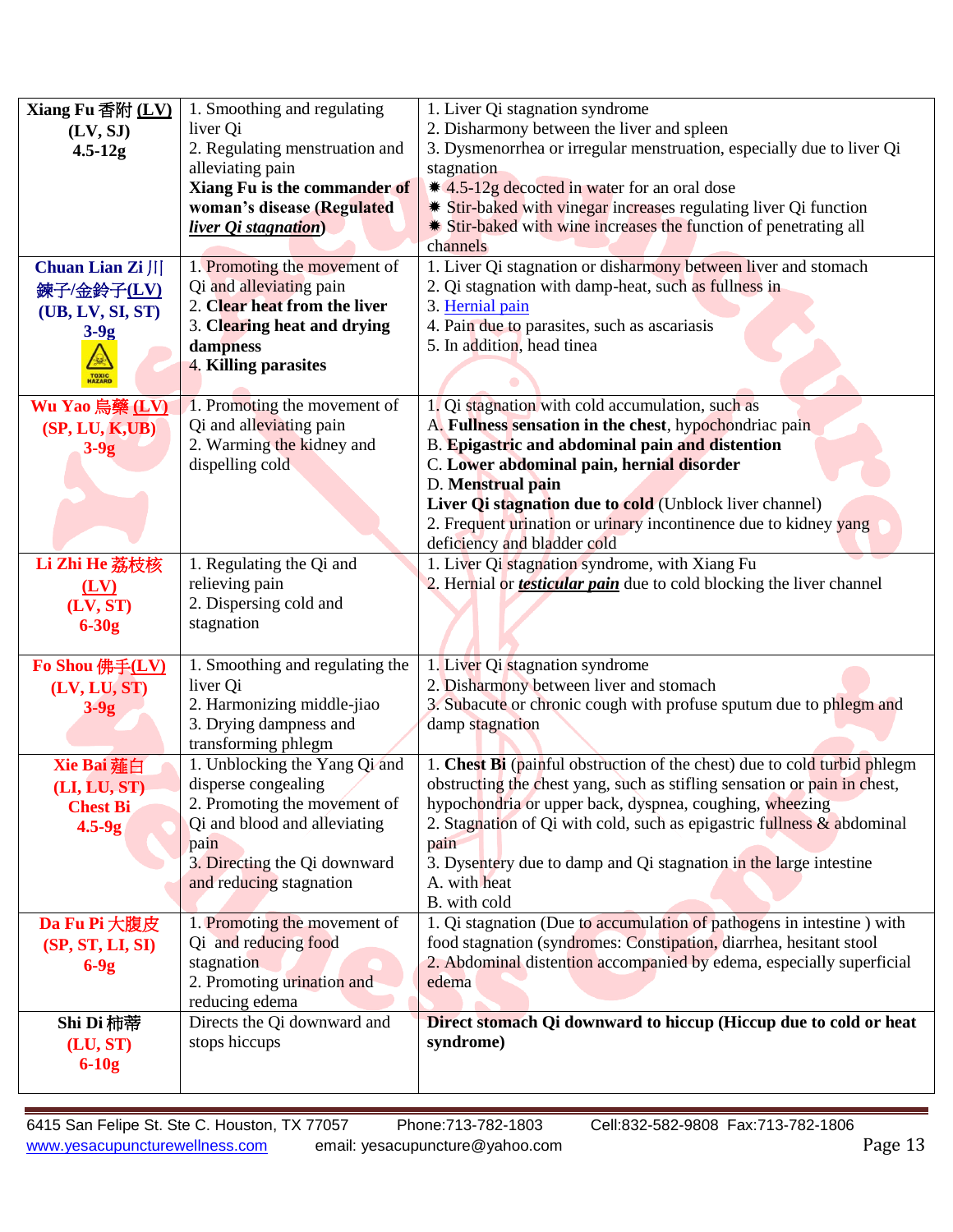![](_page_13_Picture_0.jpeg)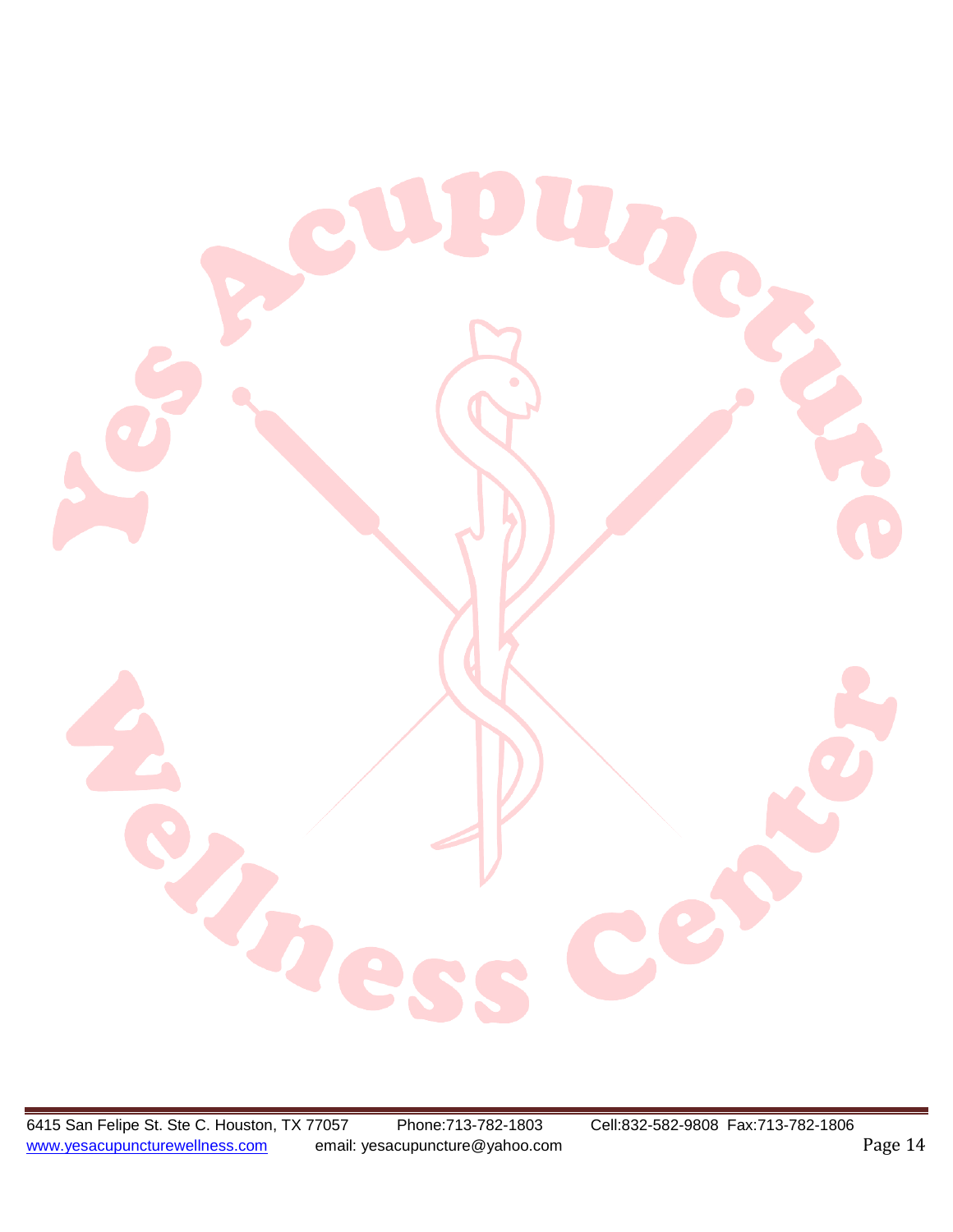| <b>Chapter 10 Herbs that Regulate the Blood</b>                                |                                                                                                                                                                                                                                                                  |                                                                                                                                                                                                                                                                                                          |
|--------------------------------------------------------------------------------|------------------------------------------------------------------------------------------------------------------------------------------------------------------------------------------------------------------------------------------------------------------|----------------------------------------------------------------------------------------------------------------------------------------------------------------------------------------------------------------------------------------------------------------------------------------------------------|
| <b>Name</b>                                                                    | <b>Common function</b>                                                                                                                                                                                                                                           | <b>Indications</b>                                                                                                                                                                                                                                                                                       |
| <b>Section I Stopping bleeding herbs</b>                                       |                                                                                                                                                                                                                                                                  |                                                                                                                                                                                                                                                                                                          |
|                                                                                |                                                                                                                                                                                                                                                                  | 1. Cool blood to stop bleeding                                                                                                                                                                                                                                                                           |
| Da Ji<br>(LV, SP H)<br>$4.5 - 15g$<br>30-60g when used<br>fresh                | 1. Cooling the blood and<br>stopping bleeding<br>2. Dissipating blood stasis and<br>eliminating toxin to treat<br>carbuncles                                                                                                                                     | 1. Various bleeding due to blood heat<br>2. Carbuncles, sores and swellings, use alone                                                                                                                                                                                                                   |
|                                                                                |                                                                                                                                                                                                                                                                  |                                                                                                                                                                                                                                                                                                          |
| <b>Xiao Ji</b><br>(LV, SP)                                                     | Function is as same as Da Ji but<br>are not as strong as Da Ji<br>---Xiao Ji can promote<br>urination that can eliminate<br>pathogens and make<br>pathogens getting out                                                                                          | Heat or damp-heat accumulation in the bladder or in the lower jiao<br>(Xiao Ji is common to use for hematuria and $U.T.D$ )                                                                                                                                                                              |
| Di Yu<br>(LV, LI, ST)<br>$6-15g$                                               | 1. Cooling the blood and<br>stopping bleeding<br>2. Eliminating toxin and<br>generating flesh                                                                                                                                                                    | 1. Bleeding in the lower-jiao due to heat or damp-heat<br>A. Hemafecia, hemorrhoidal bleeding due to damp-heat in large<br>intestine<br>B. metrorrhagia and metrostaxis due to blood heat<br>C. Dysentery with blood stool<br>$\bullet$<br>2. Sores, ulcers and injures from burns, use alone externally |
| <b>Huai Hua</b><br>(LV, LI)<br>$6-15g$<br><b>Used charred</b><br>for bleeding  | 1. Cooling the blood and<br>stopping bleeding<br>2. Clearing heat from the liver<br>and large intestine<br>3. Hypertension (Modern used)<br>(Slight lower blood pressure                                                                                         | 1. Various bleeding due to blood heat, especially Hemafecia and<br>hemorrhoidal bleeding due to heat in the large intestine<br>2. Red eyes and dizziness due to liver heat                                                                                                                               |
| <b>Ce Bai Ye</b><br>(H, LV, LI)<br>$6-15g$                                     | 1. Cooling the blood and<br>stopping bleeding<br>2. Relieving coughing and<br>expelling phlegm<br>3. Promoting healing of burns<br>and sprout of hairs                                                                                                           | 1. Various bleeding disorders due to blood heat<br>2. Cough due to lung heat and accumulation of phlegm<br>3. Early stages of burns, use alone topically<br>Hair lose due to Seborrheic dermatitis                                                                                                       |
| <b>Bai Mao Gen</b><br>(LU, ST, SI, UB)<br>$9-24g$                              | 1. Cooling the blood and<br>stopping bleeding<br>2. Clearing heat and promoting<br>urination<br>3. Clearing the stomach and<br>lung heat (Similar to clear heat<br>and purge fire for excessive<br>heat in the lung or stomach)<br>4. Mildly generate body fluid | 1. Various bleeding due to blood heat, used alone or with other cooling<br>blood and stopping bleeding herbs<br>2. Hot Lin syndrome (Bleeding due to heat in the lower-jiao such as<br>hematuria) such as U.T.I<br>3. Nausea and thirst due to stomach heat,<br>4. Coughing due to lung heat             |
|                                                                                |                                                                                                                                                                                                                                                                  | 2. Invigorate blood stasis to stop bleeding                                                                                                                                                                                                                                                              |
| San Qi<br>(LV, ST, LI)<br>1-3g (powder)<br>3-9g (Decoction)<br><b>Pu Huang</b> | 1. Removing blood stasis and<br>stopping bleeding<br>2. Reducing swelling and<br>alleviating pain<br>1. Stopping bleeding                                                                                                                                        | 1. Various internal and external bleeding<br>2. Traumatic injuries<br>3. Chest pain<br>1. Various external bleeding and internal bleeding                                                                                                                                                                |
|                                                                                |                                                                                                                                                                                                                                                                  |                                                                                                                                                                                                                                                                                                          |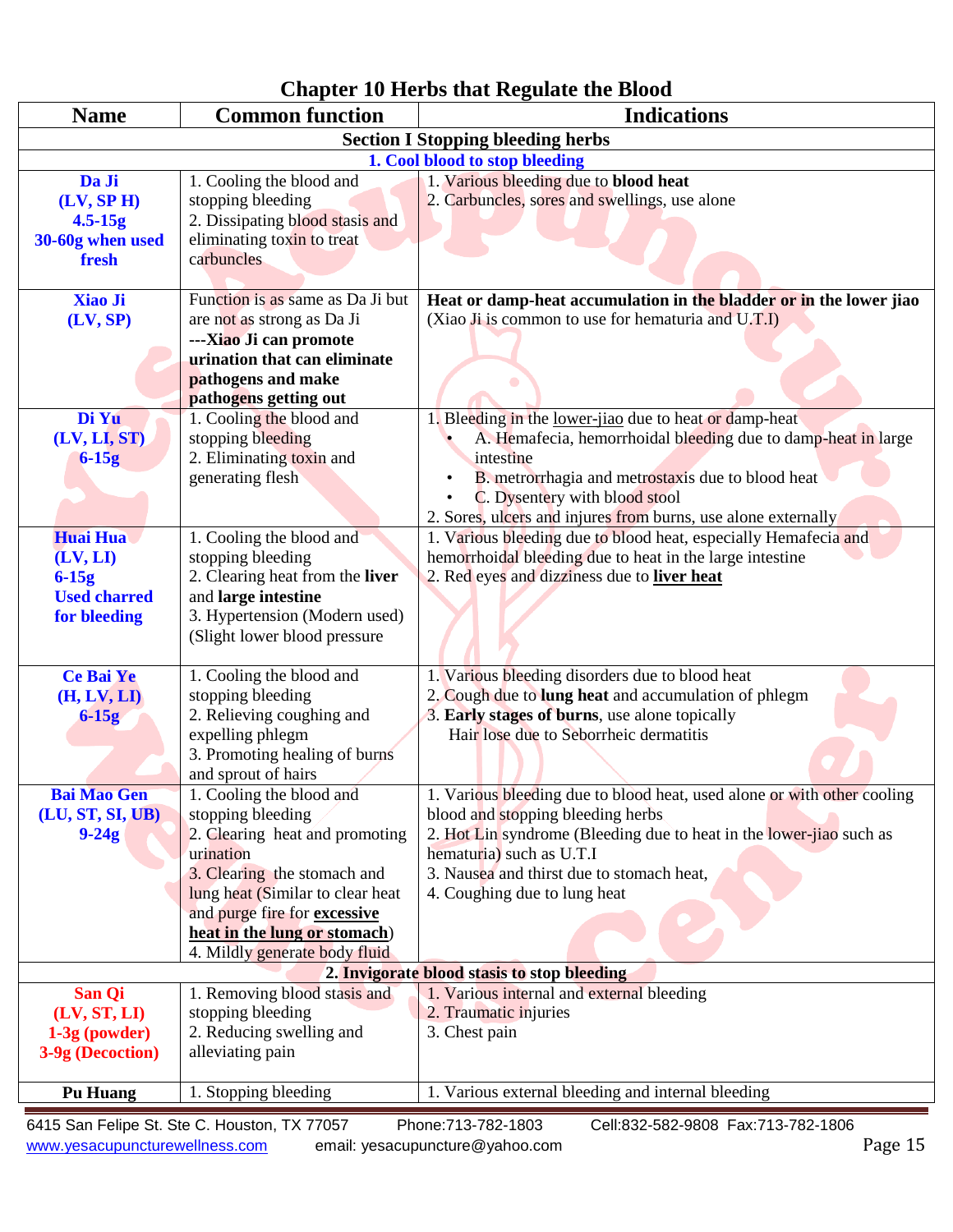| (LV, H, SP)               | 2. Invigorating the blood and                    | 2. Pain due to blood stasis, such as chest pain, post partum abdominal                     |
|---------------------------|--------------------------------------------------|--------------------------------------------------------------------------------------------|
| $4.5 - 12g$               | removing blood stasis                            | pain, menstrual pain                                                                       |
|                           |                                                  | ---Use unprepared for blood stasis                                                         |
|                           |                                                  | ---Use toasted for bleeding                                                                |
| <b>Qian Cao Gen</b>       | 1. Cooling the blood and                         | 1. Various bleeding due to blood heat                                                      |
| (H, LV)                   | stopping bleeding                                | 2. Pain due to blood stasis, especially chest and hypochondria pain                        |
| $6-9g$                    | 2. Invigorating the blood and                    | Parched better for stopping bleeding, raw better for invigorating blood                    |
|                           | removing blood stasis                            |                                                                                            |
|                           |                                                  | 3. Astringe blood to stop bleeding                                                         |
| <b>Bai Ji</b>             | 1. Restraining blood and                         | 1. Bleeding from the lung and stomach                                                      |
| (LU, ST LV)               | stopping bleeding                                | A. Hemoptysis                                                                              |
| 3-15g (Decoction)         | 2. Reducing swelling and                         | <b>B.</b> Hematemesis                                                                      |
| $1.5-3g$ (Powder)         | generating flesh                                 | 2. Bleeding associated with traumatic injury                                               |
|                           |                                                  | 3. Sores, ulcers and chapped skin, especially useful for chronic.                          |
|                           |                                                  | nonhealing ulcers                                                                          |
|                           |                                                  | A. Non-ulcerated sores, carbuncles                                                         |
|                           |                                                  | B. Chronic non-healing ulcers, use alone for topical use                                   |
|                           |                                                  | C. Chapped skin                                                                            |
|                           |                                                  | Ventricular septum defect (VSD), atrial septum defect (ASD),                               |
|                           |                                                  | Gastric ulcer                                                                              |
| <b>Xian He Cao</b>        | 1. Restraining the blood and                     | 1. Various bleeding, such as hematemesis, epistaxis, hemoptysis,                           |
| (LU, LV, SP)              | stopping bleeding                                | hematuria, hemafecia, metrorrhagia, metrostaxis, used alone or                             |
|                           | 2. Alleviating diarrhea and                      | combined with different herbs according to different syndrome                              |
|                           | dysentery                                        | A. Heat syndrome, with Huai Hua, Di Yu                                                     |
|                           | 3. Killing parasites                             | B. Cold syndrome, with Zao Xin Tu, Pao Jiang                                               |
|                           |                                                  | 2. Chronic diarrhea and dysentery with blood                                               |
|                           |                                                  | 3. Trichomonas vaginitis                                                                   |
| Ou Jie                    | 1. Cooling the blood and                         | <b>Stopping bleeding</b>                                                                   |
| (LU, ST, LV)              | stopping bleeding                                | For stopping bleeding and deficient yang Qi, we can use char of the                        |
|                           | 2. Invigorating the blood and                    | Ou Jie                                                                                     |
|                           | removing blood stasis                            | With Bai Ji and Qian Cao Gen for vomiting of blood                                         |
|                           |                                                  | With Shen Di Huang, E Jiao, and Chuan Bei Mu for heat in the                               |
|                           |                                                  | Lungs with coughing of blood                                                               |
|                           |                                                  | 4. Warm channels to stop bleeding                                                          |
| Ai Ye                     | 1. Warming the channel                           | 1. Bleeding due to yang deficiency, especially lower-jiao yang                             |
| (SP, LV, K)               | (womb) and stopping bleeding                     | deficiency                                                                                 |
| $3-9g$                    | 2. Warming the uterine and                       | 2. Restless fetus, lower abdominal pain                                                    |
| <b>Charred to enhance</b> | pacifying the fetus                              | 3. Abdominal pain due to cold-damp, external moxibustion to warm                           |
| both its warming          | 3. Dispelling cold and                           | and promote flow of Qi and blood.                                                          |
| and hemostatic            | alleviating pain                                 |                                                                                            |
| properties                |                                                  |                                                                                            |
| Fu Long Gan / Zao         |                                                  | Warming middle-jiao, dispelling cold from middle and stopping bleeding and strength middle |
| <b>Xin Tu</b>             | yang                                             |                                                                                            |
| (SP, ST, Middle           | <b>Stopping vomiting and diarrhea</b>            |                                                                                            |
| Jiao)                     |                                                  | Bleeding due to middle yang deficiency or bleeding due to cold from spleen yang deficiency |
| 15-60g decoction          | Various bleeding due to spleen (yang) deficiency |                                                                                            |
|                           |                                                  | Vomiting due to middle yang deficiency, chronic diarrhea due to middle yang deficiency     |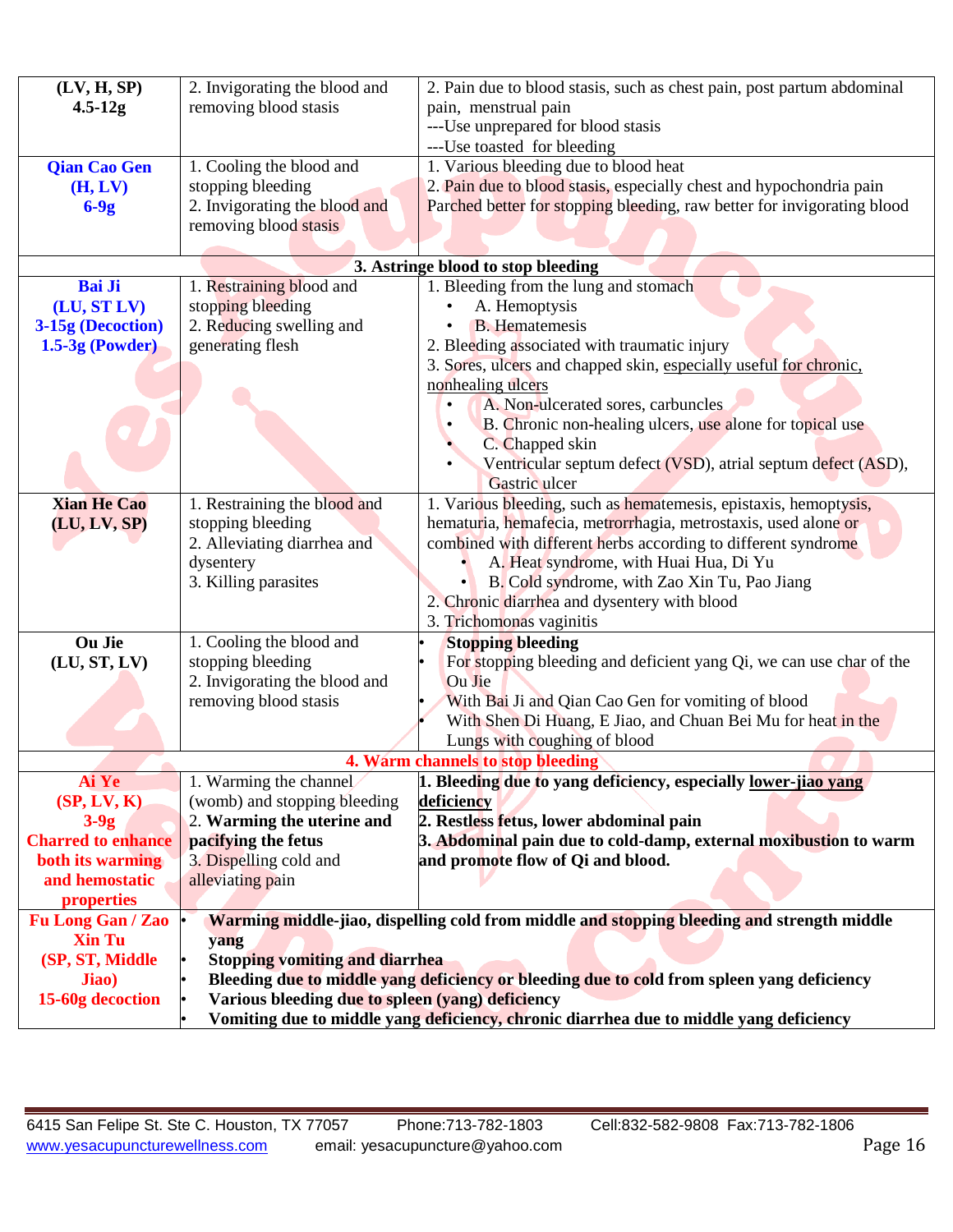| <b>Chapter 10 Herbs that Regulate the Blood</b>                                 |                                                                       |                                                                                                                |  |  |
|---------------------------------------------------------------------------------|-----------------------------------------------------------------------|----------------------------------------------------------------------------------------------------------------|--|--|
| <b>Name</b>                                                                     | <b>Common function</b>                                                | <b>Indications</b>                                                                                             |  |  |
|                                                                                 |                                                                       | <b>Section II Invigorating the blood</b>                                                                       |  |  |
| <b>Chuan Xiong</b>                                                              | 1. Invigorating the blood and                                         | 1. Any kind of blood stasis syndrome                                                                           |  |  |
| (LV, GB, PC)                                                                    | promoting the movement of Qi                                          | 2. Headaches                                                                                                   |  |  |
| $3-6g$                                                                          | 2. Expelling wind and                                                 | 3. Bi syndrome (painful obstruction)                                                                           |  |  |
|                                                                                 | alleviating pain                                                      | Chuan Xiong cannot use for the patients who have headache due to                                               |  |  |
|                                                                                 |                                                                       | hyperactivity of liver yang.                                                                                   |  |  |
| <b>HEADACHE</b>                                                                 |                                                                       |                                                                                                                |  |  |
|                                                                                 |                                                                       | Headache (treat headache that follows TaiYang Channel 太陽) due to wind-cold and wind-dampness Qiang Huo, Gao    |  |  |
| <b>Ben</b>                                                                      |                                                                       |                                                                                                                |  |  |
| Headache especially in the forehead (Headache in the Yangming channel) \Bai Zhi |                                                                       |                                                                                                                |  |  |
| $\bullet$                                                                       | Pain includes headache (ShaoYin headache 少陰 VBehind the eyes) VXi Xin |                                                                                                                |  |  |
| $\bullet$                                                                       |                                                                       | Headache on the temporal area (Headache in the Shao Yang channel) Chuan Xiong                                  |  |  |
| $\bullet$                                                                       | Headache on top of head (Headache in the Jue Yin channel) Wu Zhu Yu   |                                                                                                                |  |  |
| $\bullet$                                                                       |                                                                       | Headache-heaviness, sputum, Qi rebelling, fell heavy in body weight (Headache due to Tai Yin channel) Cang Zhu |  |  |
| <b>Yan Hu Suo/Yuan</b>                                                          | 1. Invigorating the blood                                             | Pain due to blood stasis and Qi stagnation, Ex:                                                                |  |  |
| Hu                                                                              | 2. Promoting the movement of                                          | A. Chest pain                                                                                                  |  |  |
| (H, LV, LU, ST)                                                                 | Qi                                                                    | B. Epigastric or abdominal pain                                                                                |  |  |
| $4.5 - 12g$                                                                     | 3. Alleviating pain                                                   | C. Menstrual pain                                                                                              |  |  |
|                                                                                 |                                                                       | D. Hernial disorder                                                                                            |  |  |
|                                                                                 |                                                                       | E. Traumatic injury                                                                                            |  |  |
| <b>Yu Jin</b>                                                                   | 1. Invigorating the blood and                                         | 1. Pain related to traumatic injury                                                                            |  |  |
| (H, LU, LV)                                                                     | <b>breaking up</b> blood stasis to                                    | 2. Liver Qi stagnation syndrome with or without heat signs, such as                                            |  |  |
| $4.5 - 9g$                                                                      | relieve pain                                                          | chest, hyperchondriac or menstrual pain                                                                        |  |  |
| <b>Caution during</b>                                                           | 2. Promoting the movement of                                          | 3. Hot phlegm obstructing the heart orifices with such symptoms as                                             |  |  |
| pregnancy                                                                       | Qi and soothing depression                                            | anxiety, agitation, seizures, or mental derangement                                                            |  |  |
| <b>Incompatible with</b>                                                        | 3. Clearing heat from the heart                                       | 4. Jaundice and gallbladder disorder                                                                           |  |  |
| <b>Ding Xiang</b>                                                               | and cooling the blood<br>4. Benefiting the gallbladder                |                                                                                                                |  |  |
|                                                                                 | and reducing jaundice                                                 |                                                                                                                |  |  |
| <b>Jiang Huang</b>                                                              | 1. Promoting the flow of Qi and                                       | 1. Various blood stasis with Qi stagnation syndrome (Jiang Huang is                                            |  |  |
| (SP, ST, LV)                                                                    | breaking up blood stasis                                              | good for pain due to blood stasis), Ex:                                                                        |  |  |
| $3-9g$                                                                          | (Same level with Tao Ren and                                          | A. Amenorrhea, dysmenorrhea<br>$\bullet$                                                                       |  |  |
|                                                                                 | Hong Hua in potency) (Strong)                                         | B. Chest, hypochondriac pain                                                                                   |  |  |
|                                                                                 | 2. Promoting circulation                                              | C. Traumatic pain                                                                                              |  |  |
|                                                                                 | through the channels to relieve                                       | 2. Bi pain due to wind-damp                                                                                    |  |  |
|                                                                                 | pain                                                                  |                                                                                                                |  |  |
| <b>Ru Xiang</b>                                                                 | 1. Invigorating the blood and                                         | 1. Traumatic pain due to blood stasis                                                                          |  |  |
| (H, LV, SP)                                                                     | promoting the Qi flow to                                              | 2. Chest, epigastric or abdominal pain due to blood stasis                                                     |  |  |
| $3-9g$                                                                          | alleviate pain                                                        | 3. Bi syndrome due to wind-damp, rigidity and spasms                                                           |  |  |
|                                                                                 | 2. Reducing swelling (due to                                          | 4. Sores, carbuncles, and traumatic injury                                                                     |  |  |
|                                                                                 | traumatic injury in the early                                         | A. The early stage of carbuncles, sores, swellings                                                             |  |  |
|                                                                                 | stage; swelling due to blood                                          | B. Non-heal sores, carbuncles and trauma                                                                       |  |  |
|                                                                                 | stasis and sores) and generating                                      | 5. Redness, swelling of the gums, mouth and throat                                                             |  |  |
|                                                                                 | flesh                                                                 |                                                                                                                |  |  |
| Mo Yao                                                                          | 1. Invigorating the blood and                                         | 1. Blood stasis syndrome, including pain from trauma, sores, carbuncles,                                       |  |  |
| $3-12g$                                                                         | breaking up blood stasis, and                                         | swellings, immobile abdominal masses, painful obstruction, chest pain,                                         |  |  |
|                                                                                 | alleviating pain                                                      | abdominal pain and amenorrhea, as same as Ru Xiang<br>2. Chronic nonhealing sores                              |  |  |
|                                                                                 | 2. Reducing swelling and                                              |                                                                                                                |  |  |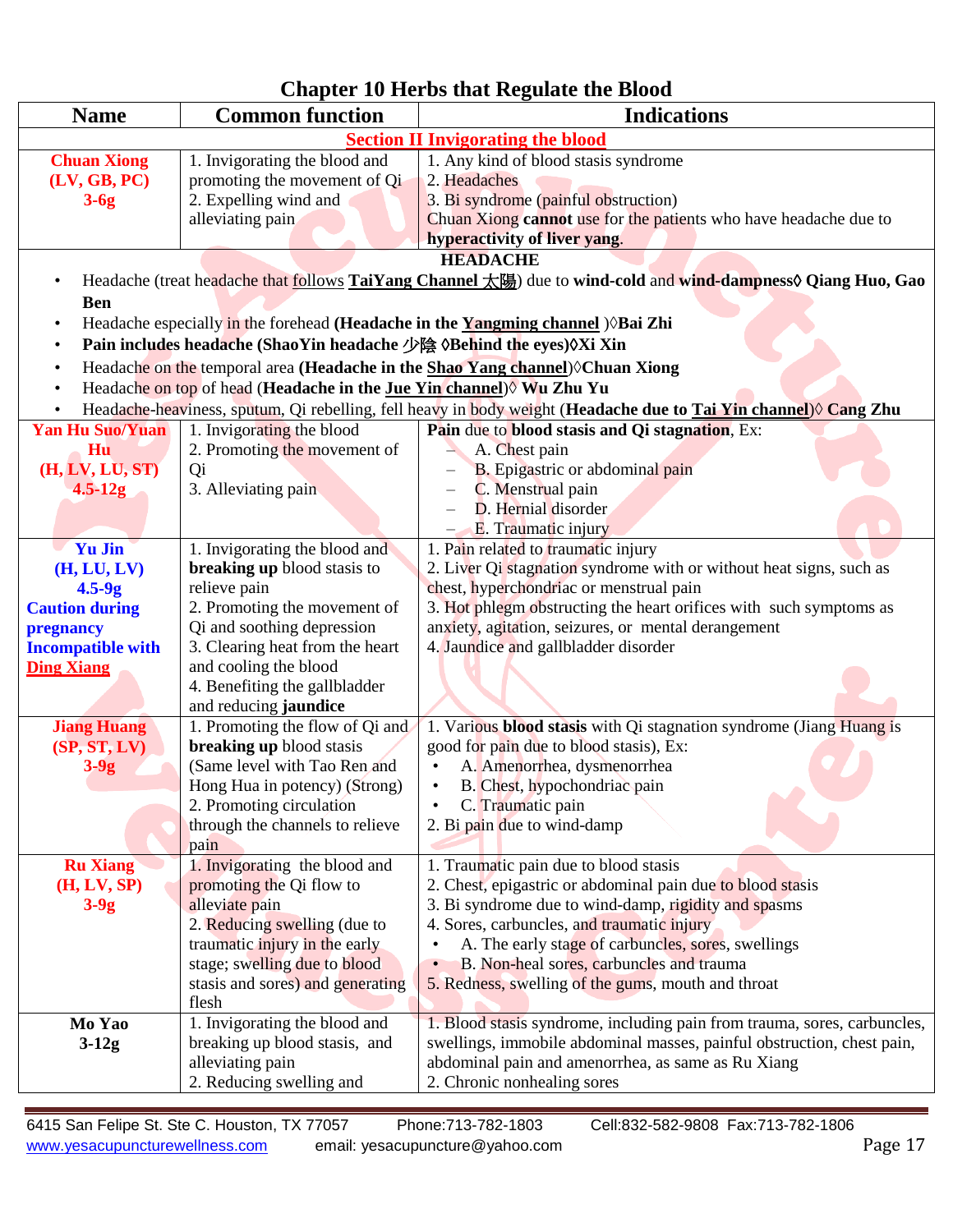|                                               | promoting healing                                 | Ru Xiang and Mo Yao are tree secretion and they are a pair of herb                      |
|-----------------------------------------------|---------------------------------------------------|-----------------------------------------------------------------------------------------|
| Ru Xiang is better at regulating Qi           |                                                   |                                                                                         |
| Mo Yao is better at <i>invigorating</i> blood |                                                   |                                                                                         |
| <b>Wu Ling Zhi</b>                            | 1. Dispersing blood stasis to                     | 1. Variety of disorders due to blood stasis, such as amenorrhea,                        |
| (LV, SP)                                      | alleviate pain                                    | dysmenorrhea, postpartum abdominal pain, epigastric pain, stabbing                      |
| $3-10g$                                       | 2. Transforming stasis and                        | pain in the chest                                                                       |
|                                               | stopping bleeding                                 | 2. Uterine bleeding and lochioschesis due to blood stasis                               |
|                                               |                                                   | Use raw or fry with vinegar to invigorate the blood, dry-fry to stop                    |
|                                               |                                                   | bleeding                                                                                |
| <b>Dan Shen</b>                               | 1. Invigorating the blood and                     | 1. Various blood stasis disorders, such as:                                             |
| (H, PC, LV)                                   | removing blood stasis                             | A. Dysmenorrhea, amenorrhea                                                             |
| $6-15g$                                       | 2. Clearing heat to treat                         | B. Chest, epigastrium or abdomen pain                                                   |
|                                               | carbuncles                                        | C. Palpable masses, lochioschesis                                                       |
|                                               | 3. Nourishing the blood and                       | D. Trauma                                                                               |
|                                               | soothing irritability                             | 2. Restlessness, irritability, palpitation and insomnia due to heat entering            |
|                                               | <b>Incompatible with Li Lu</b>                    | the nutritive level                                                                     |
|                                               |                                                   | (Clear heat promote blood circulation such as severe <yin and="" blood<="" th=""></yin> |
|                                               |                                                   | stage> stage of warm febrile diseases $\Diamond$ Bleeding due to heat such as           |
|                                               |                                                   | D.I.C (Disseminated intravascular coagulation) syndrome: High fever,                    |
|                                               |                                                   | severe infection                                                                        |
| <b>Tao Ren</b>                                | 1. Invigorating blood                             | 1. Various blood stasis syndrome, Ex:                                                   |
| (H, LI, LV, LU)                               | circulation and breaking up                       | A. Chest pain                                                                           |
| slightly toxic                                | blood stasis                                      | B. Whole body ache or Bi pain                                                           |
| $4-9g$                                        | 2. Moistening the intestines and                  | C. Amenorrhea, dysmenorrhea                                                             |
|                                               | relieving constipation                            | D. Postpartum, abdominal pain                                                           |
|                                               |                                                   | 2. Traumatic blood stasis                                                               |
|                                               |                                                   | 3. Lung and intestine abscesses,                                                        |
|                                               |                                                   | A. Lung abscess                                                                         |
|                                               |                                                   | <b>B.</b> Intestine abscess                                                             |
|                                               |                                                   | 4. Constipation due to dry intestines                                                   |
| <b>Hong Hua</b>                               | 1. Invigorating the blood and                     | 1. Various blood stasis syndrome, Ex:                                                   |
| (H, LV)                                       | regulating menstruation                           | A. Amenorrhea, dysmenorrhea and postpartum abdominal pain,                              |
| 3-9g decocted                                 | 2. Removing blood stasis and                      | B. Masses in the abdomen                                                                |
| 0.9-1.5g when use to                          | alleviating pain                                  | 2. Various pain due to blood stasis, Ex:                                                |
| harmonize the blood                           |                                                   | A. Chest or hypochondrium<br>$\bullet$                                                  |
|                                               |                                                   | <b>B.</b> Hypochondrium                                                                 |
|                                               |                                                   | C. Traumatic injuries                                                                   |
|                                               |                                                   | D. Sores, carbuncles                                                                    |
| <b>Zang Hong Hua</b>                          | $\bullet$                                         | Clear heat and cool blood, break up blood stasis (Strong)                               |
| <b>Cold and expensive</b>                     | Warm febrile diseases in blood stage<br>$\bullet$ |                                                                                         |
|                                               | $1.5 - 3.0g$ decocted in water for oral dose      |                                                                                         |
| <b>Yi Mu Cao</b>                              | 1. Invigorating the blood and                     | 1. Gynecological disorders, such as <i>irregular menstruation</i> , premenstrual        |
| (H, LV, UB)                                   | regulating the menses                             | abdominal pain, infertility and post partum abdominal pain, use soft                    |
| $6-9g$                                        | 2. Removing blood stasis and                      | extract alone or with Chuan Xiong, Dang Gui, Chi Shao                                   |
|                                               | reducing masses                                   | 2. Abdominal masses or infertility due to blood stasis                                  |
|                                               | 3. Promoting urination and                        | 3. Acute edema or any kind of edema (Mild), especially with hematuria                   |
|                                               | reducing swelling                                 |                                                                                         |
| <b>Ze Lan</b>                                 | 1. Invigorating the blood and                     | 1. Pain due to blood stasis obstructing the menses, such as: amenorrhea,                |
| (LV, SP)                                      | removing blood stasis and                         | dysmenorrhea, postpartum pain                                                           |
| $3-9g$                                        | regulating menses                                 | 2. Pain and swelling due to traumatic injury or abscess                                 |
|                                               | 2. Promoting urination to                         | 3. Edema (Mild)                                                                         |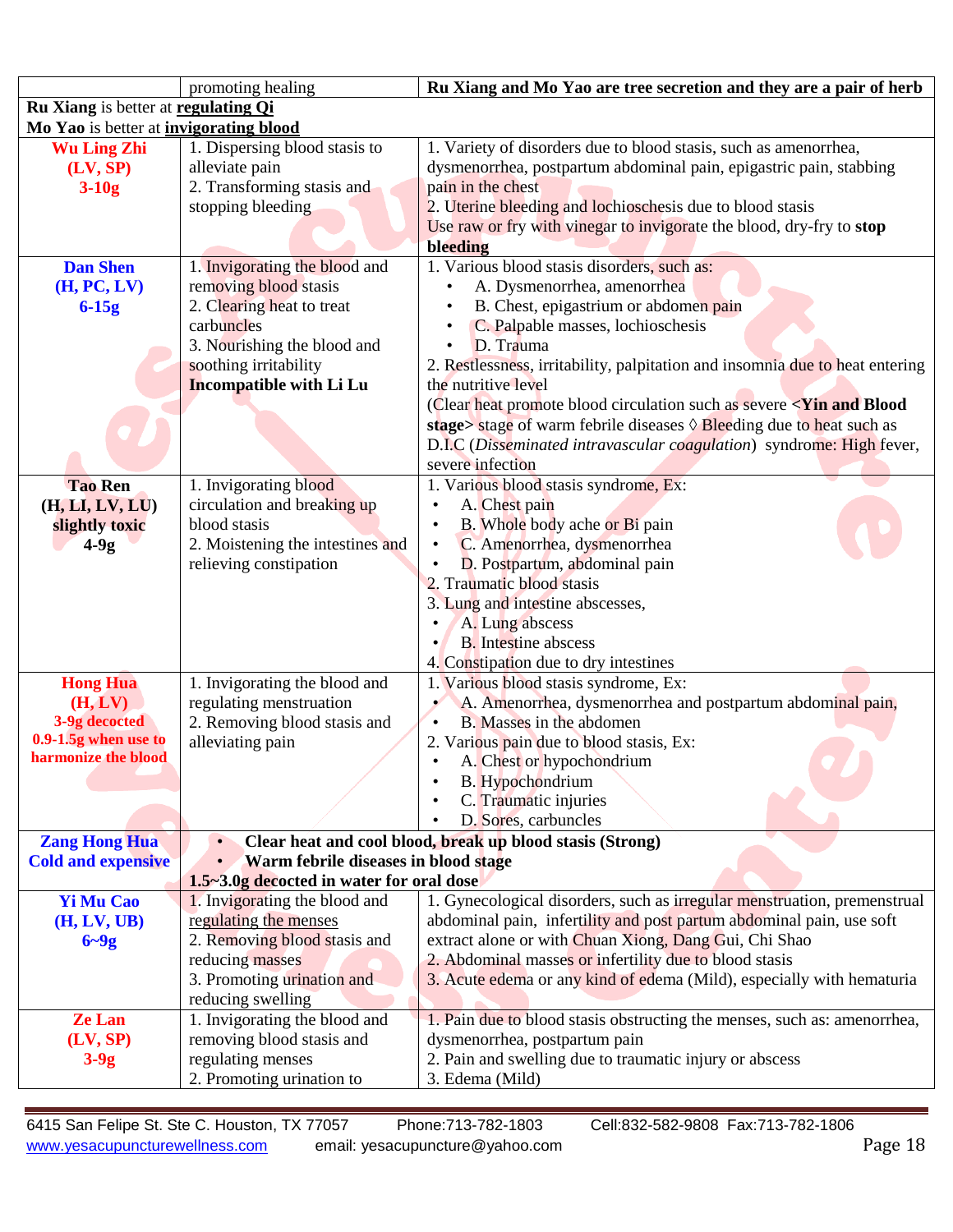| reduce edema | Yi Mu Cao and Ze Lan are common used together to treat edema |
|--------------|--------------------------------------------------------------|
|              | and blood stasis syndrome! (Herb pair)                       |

![](_page_18_Picture_1.jpeg)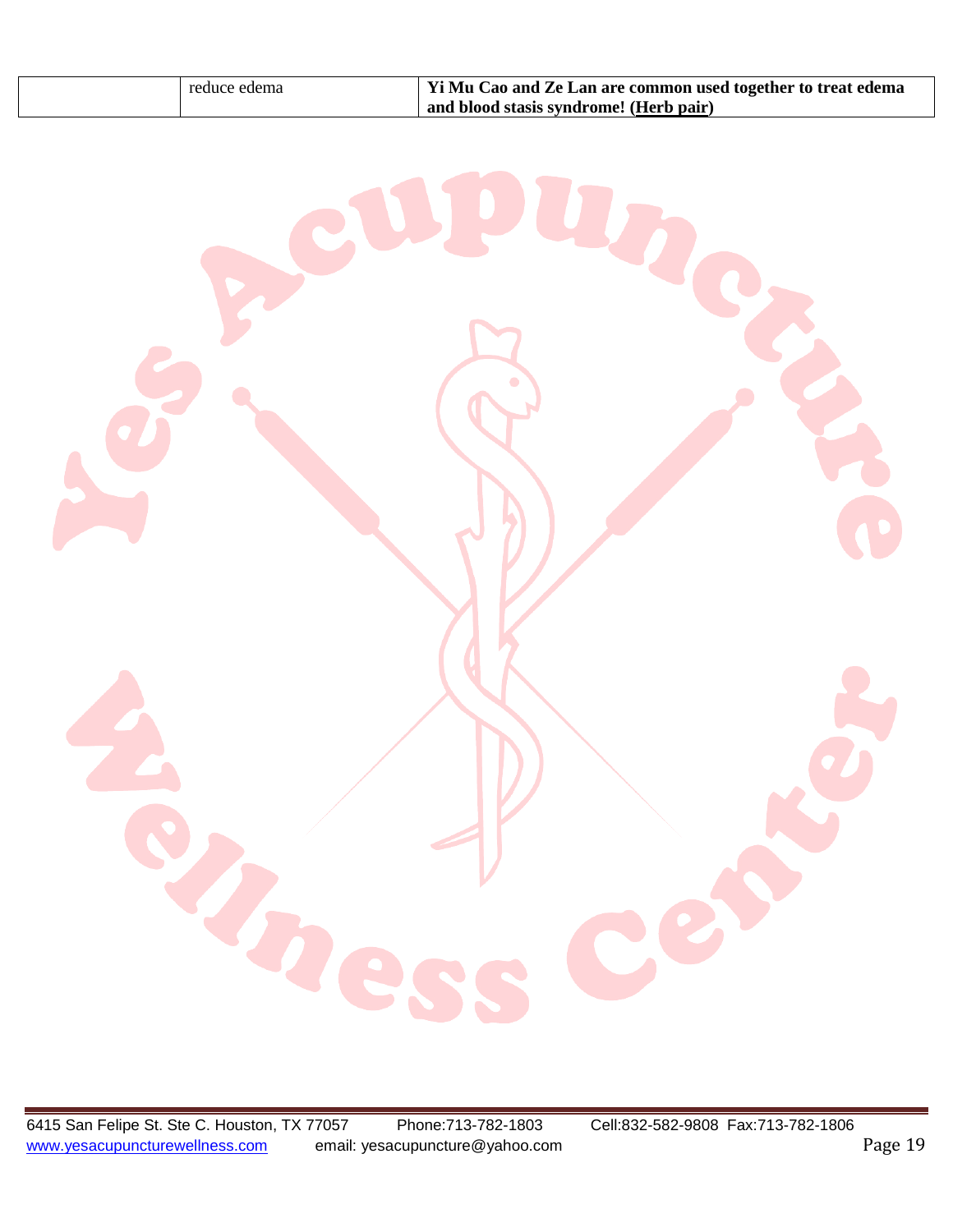| Niu Xi                             | 1. Invigorating the blood and                                              | 1. Various blood stasis syndrome, with Chuan Xiong, Hong Hua, Chi        |
|------------------------------------|----------------------------------------------------------------------------|--------------------------------------------------------------------------|
| (LV, K)                            | removing the blood stasis                                                  | Shao                                                                     |
| $9-15g$                            | 2. Reinforcing liver and                                                   | 2. Pain and soreness affecting the lower back and knees due to kidney    |
|                                    | kidney to strengthen the                                                   | deficiency, with Du Huo, Sang Ji Sheng (as Du Huo Ji Sheng Tang)         |
|                                    | tendon and bones                                                           | 3. Damp-heat downward syndrome, such as knee pain, lower back pain       |
|                                    | 3. Clearing damp-heat in the                                               | and painful urinary dysfunction                                          |
|                                    | lower-jiao to treat Lin                                                    | A. Knee pain, lower back pain                                            |
|                                    | syndrome                                                                   | <b>B.</b> Lin syndrome (Lin syndrome, atrophy or Bi syndrome due to      |
|                                    | 4. Inducing the downward                                                   | damp-heat in the lower jiao)                                             |
|                                    | movement of blood                                                          | 4. Reckless movement of blood due to heat or flaming up of fire in the   |
|                                    |                                                                            | upper -jiao, such as hematemesis, epistaxis, headache, toothache, canker |
|                                    |                                                                            | sores (Bleeding due to heat in the upper jiao because stomach fire or    |
|                                    |                                                                            | heat in the lung, Niu Xi can direct blood downward)                      |
|                                    |                                                                            | 5. Headache and vertigo due to hyperactivity of liver Yang               |
|                                    | <b>Chuan Niu Xi</b>                                                        | Huan Niu Xi                                                              |
|                                    | (川牛膝)                                                                      | (淮牛膝)                                                                    |
|                                    |                                                                            |                                                                          |
| More potent in invigorating blood  |                                                                            | Tonify liver and kidney to strengthen tendon and bone (Herbal pharmacy   |
| (For blood stasis)                 |                                                                            | will give you Nuan Niu Xi)                                               |
|                                    |                                                                            |                                                                          |
| Tu Niu Xi 土牛膝                      |                                                                            |                                                                          |
| Flavor and properties: Sweet, Cold |                                                                            |                                                                          |
| <b>Function:</b>                   |                                                                            |                                                                          |
|                                    | 1. breaking up blood stasis and stop bleeding                              |                                                                          |
|                                    | 2. Clear heat and release toxicity (Toothache, sore throat and bloody Lin) |                                                                          |
| <b>Ji Xue Teng</b>                 | 1. Promoting the movement of                                               | 1. Blood deficiency alone or with blood stasis syndrome, such as         |
| (H, LV, SP)                        | blood and tonifying the blood                                              | dysmenorrhea irregular menstruation or amenorrhea, with Shu Di           |
| $9-15g$                            | 2. Invigorating channels and                                               | Huang, Chuan Xiong, Dang Gui                                             |
|                                    | relaxing the sinews                                                        | 2. Numbness of the extremities, lower back pain, knee pain or            |
|                                    |                                                                            | generalized joint soreness, with Du Huo, Sang Ji Sheng                   |
|                                    |                                                                            | 3. Weakness of the extremities in the elderly or paralysis and vertigo   |
|                                    |                                                                            | due to blood stasis or wind-stroke                                       |
| <b>Wang Bu Liu Xing</b>            | 1. Promoting the movement of                                               | 1. Insufficient lactation or amenorrhea due to blood stasis              |
| (LV, ST)                           | blood and invigorating the                                                 | A. Due to blood stasis<br>$\bullet$                                      |
| $3-9g$                             | channels                                                                   | B. Due to Qi deficiency                                                  |
|                                    | 2. Promoting lactation (Blood                                              | 2. Painful swelling, especially of the breast or testicles               |
|                                    | level of Chong, and Ren                                                    | Wang Bu Liu Xing can be ear seeds.                                       |
|                                    | <b>Channels</b> ) and menstruation                                         |                                                                          |
|                                    | 3. Reducing swelling                                                       |                                                                          |
| <b>Zhe Chong or</b>                | 1. Breaking up and driving out                                             | 1. Various blood stasis, such as                                         |
| <b>Tu Bie Chong</b>                | blood stasis. Shui $Zhi > Zhe$                                             | A. Abdominal masses<br>$\bullet$                                         |
| (LV, H, SP)                        | Chong                                                                      | B. Amenorrhea<br>$\bullet$                                               |
| toxic                              | 2. Renewing sinews and joining                                             | 2. Pain, swelling broken bone and sinews due to lacerations, contusions, |
| 3-6g decocted                      | bones (Promote healing process                                             | fractures                                                                |
| 1-1.5g in powder                   | on broken tendon and bones)                                                |                                                                          |
| <b>Xue Jie</b>                     | 1. Dispelling blood stasis and                                             | 1. Blood stasis syndrome, especially due to injury, with Mo Yao, Dang    |
| (H, LV)                            | alleviating pain                                                           | Gui, Bai Zhi for internal use. With Ru Xiang, Mo Yao for external use    |
| $0.3 - 1.5g$                       | 2. Stopping bleeding                                                       | (as Qi Li San)                                                           |
|                                    | 3. Protecting the surface of                                               | 2. Bleeding due to external injury, use alone or with Long Gu, Jiang     |
|                                    | ulcer, promoting healing and                                               | Xiang, Er Cha applied topically                                          |
|                                    |                                                                            |                                                                          |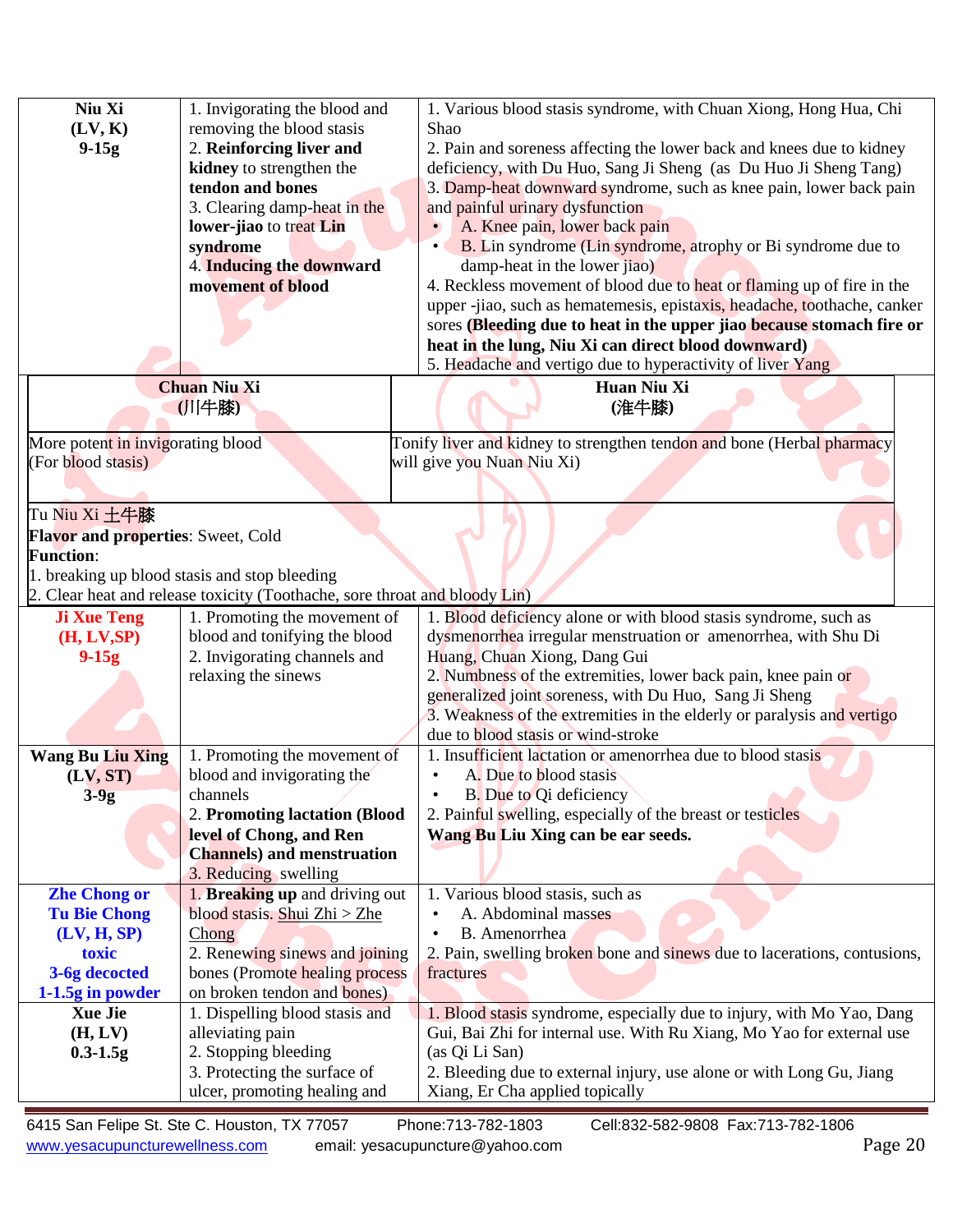| tissue generation |
|-------------------|

![](_page_20_Picture_2.jpeg)